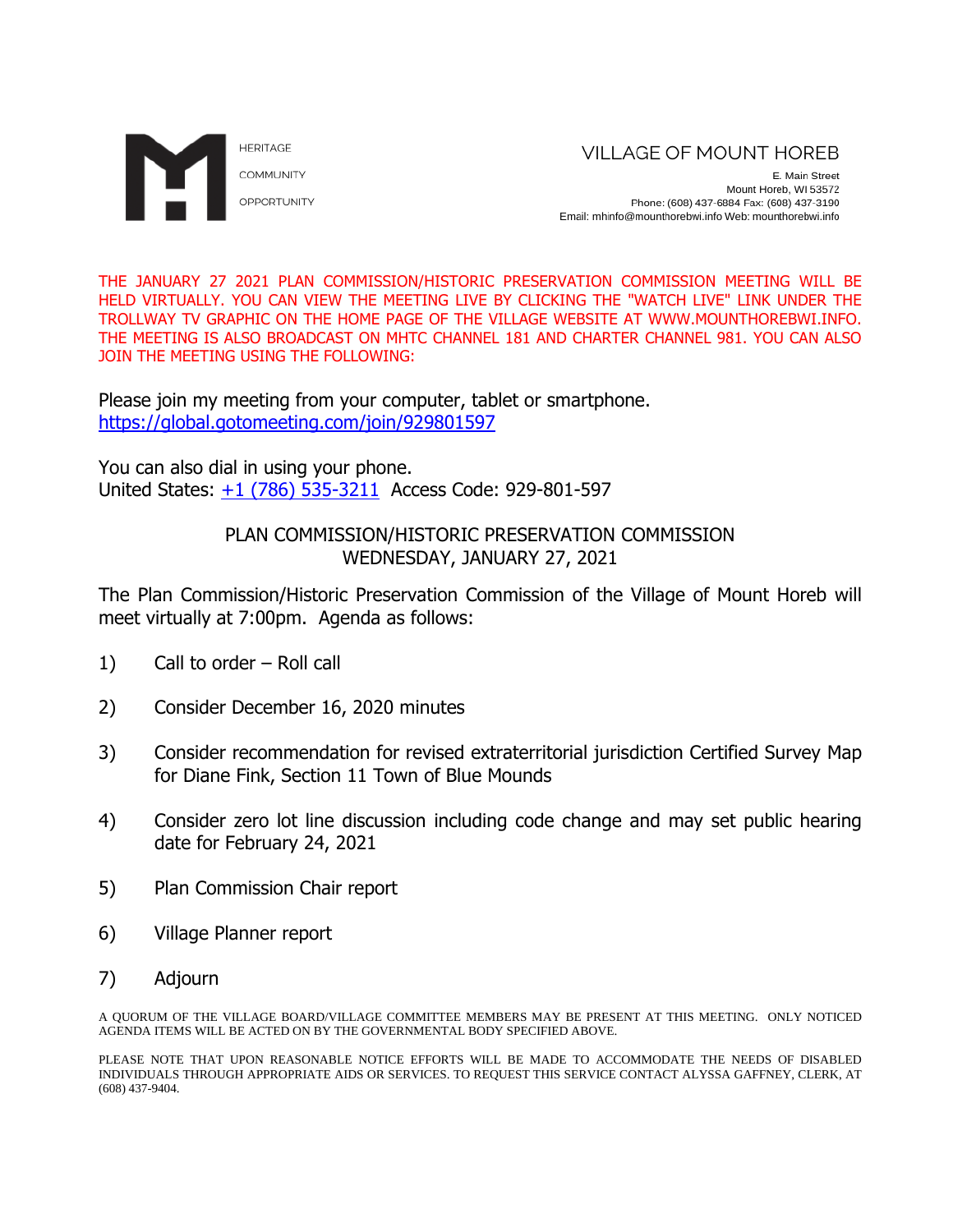# PLAN COMMISSION/HISTORIC PRESERVATION COMMISSION WEDNESDAY, JANUARY 27, 2021

The Plan Commission/Historic Preservation Commission of the Village of Mount Horeb met on the above date in a virtual meeting. Chair Randy Littel called the meeting to order at 7:00pm. Present were Commissioners, Sarah Best, Aaron Boehnen, Norb Scribner, Destinee Udelhoven. Brent Yauchler and Peggy Zalucha were absent. Also present were Village Administrator Nic Owen, Assistant Village Administrator Kathy Hagen, Village Planner Mike Slavney, Youth in Government student Delaney Mertz, and Assistant Clerk Jean Culberson.

**Consider December 16, 2020 minutes:** Scribner moved, Udelhoven seconded to approve the meeting minutes. Motion carried by unanimous voice vote.

**Consider recommendation for revised extraterritorial jurisdiction Certified Survey Map for Diane Fink, Section 11 Town of Blue Mounds:** Owen explained the revision due to the extended access road. Udelhoven moved, Scribner seconded to recommend approval of the revised CSM. Motion carried by unanimous voice vote.

**Consider zero lot line discussion including code change and may set public hearing date for February 24, 2021:** Owen gave an overview of the changes. Slavney explained the code changes and addressed questions from the board members regarding the V-Shaped area. Scribner moved, Boehnen seconded the recommendation for approval. Motion carried by unanimous voice vote. Scribner moved, Boehnen seconded to set the public hearing for February 24, 2021. Motion carried by unanimous voice vote.

**Plan Commission Chair report**: Littel stated no report and referred to the packet for the Building Inspection report.

**Village Planner report:** Slavney stated no report.

**Adjourn**: Little moved, Best seconded to adjourn the meeting at 7:13 pm. Motion carried by unanimous voice vote.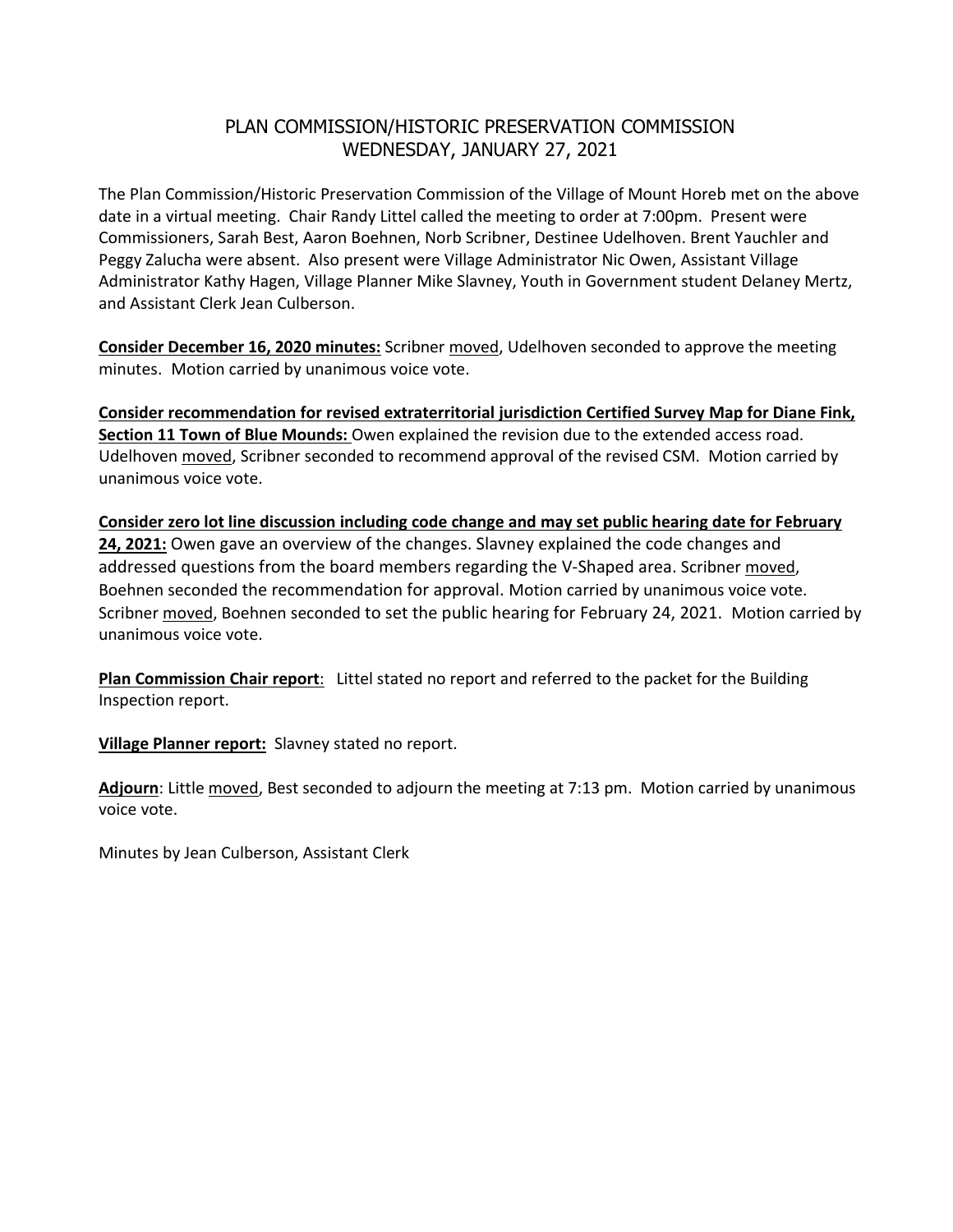

E. Main Street Mount Horeb, WI 53572 Phone: (608) 437-6884 Fax: (608) 437-3190 Email: mhinfo@mounthorebwi.info Web: mounthorebwi.info

THE FEBRUARY 24, 2021 PLAN COMMISSION/HISTORIC PRESERVATION COMMISSION MEETING WILL BE HELD VIRTUALLY. YOU CAN VIEW THE MEETING LIVE BY CLICKING THE "WATCH LIVE" LINK UNDER THE TROLLWAY TV GRAPHIC ON THE HOME PAGE OF THE VILLAGE WEBSITE AT WWW.MOUNTHOREBWI.INFO. THE MEETING IS ALSO BROADCAST ON MHTC CHANNEL 181 AND CHARTER CHANNEL 981. YOU CAN ALSO JOIN THE MEETING USING THE FOLLOWING:

Please join my meeting from your computer, tablet or smartphone. <https://global.gotomeeting.com/join/233859517>

You can also dial in using your phone. United States: +1 (872) 240-3212 Access Code: 233-859-517

# PLAN COMMISSION/HISTORIC PRESERVATION COMMISSION WEDNESDAY, FEBRUARY 24, 2021

The Plan Commission/Historic Preservation Commission of the Village of Mount Horeb will meet virtually at 7:00pm. Agenda as follows:

- 1) Call to order Roll call
- 2) Consider January 27, 2021 minutes
- 3) PUBLIC HEARING: To rezone 407 E Main St from dual-zoning of PB Planned Business and R-2 Two Family to PB Planned Business for entire lot
- 4) Consider recommendation for Ordinance 2021-01, "AN ORDINANCE CHANGING ZONING CLASSIFICATION OF PARCEL 0606-123-0859-1 FROM DUAL ZONING OF PB PLANNED BUSINESS AND R-2 TWO FAMILY RESIDENTIAL TO PB PLANNED **BUSINESS**
- 5) PUBLIC HEARING: To consider revision to Zoning Code Chart 1 and Section 17.20 to add language permitting v-shaped duplexes
- 6) Consider recommendation for Ordinance 2021-01, "AN ORDINANCE TO AMEND THE CODE OF ORDINANCES CHAPTER 17 CHART 1 FOOTNOTE 4 AND 17.20 DETAILED LAND USE DESCRIPTIONS AND REGULATIONS RELATING TO V-SHAPED DUPLEXES AND TWIN HOMES"
- 7) Plan Commission Chair report
- 8) Village Planner report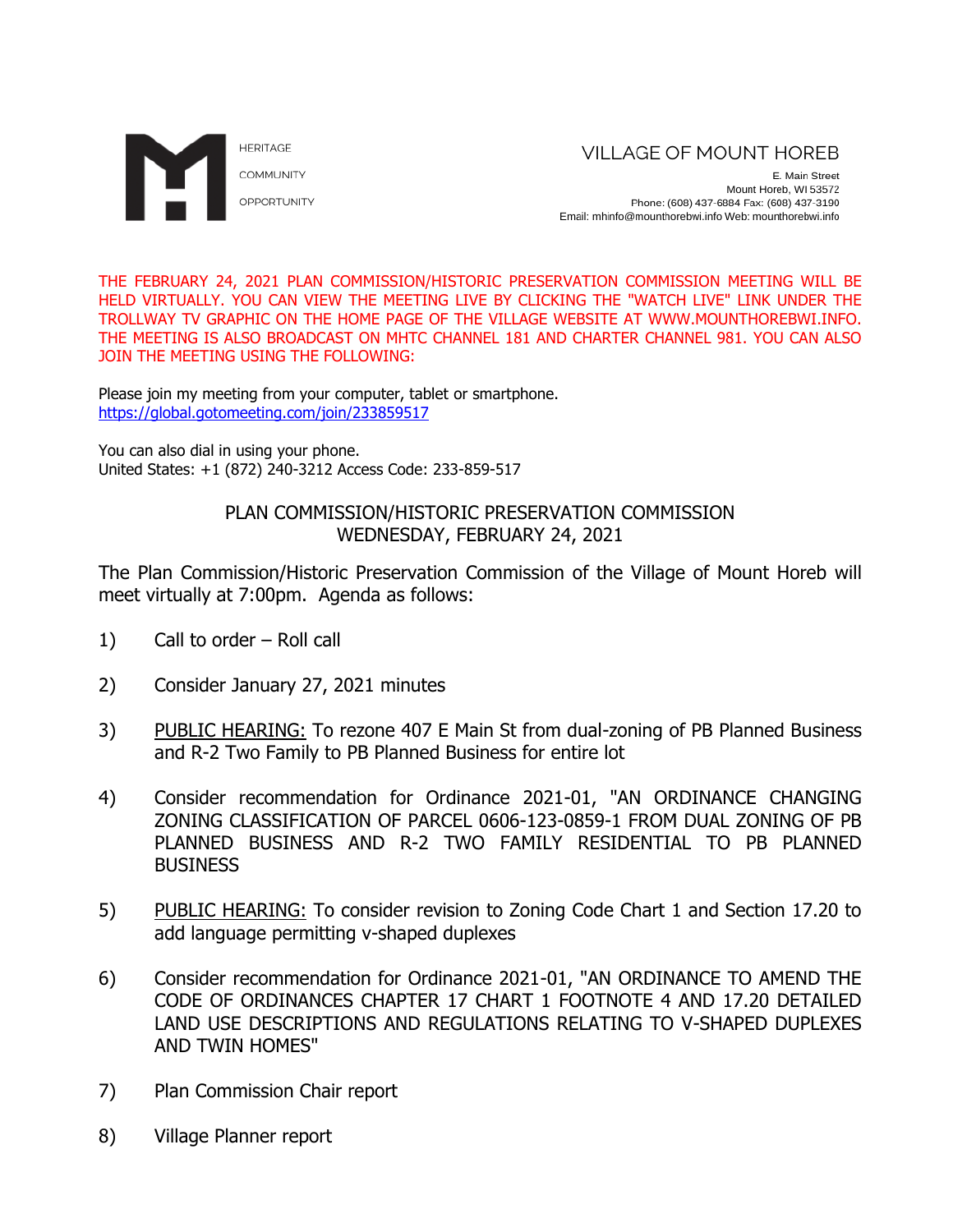# 9) Adjourn

A QUORUM OF THE VILLAGE BOARD/VILLAGE COMMITTEE MEMBERS MAY BE PRESENT AT THIS MEETING. ONLY NOTICED AGENDA ITEMS WILL BE ACTED ON BY THE GOVERNMENTAL BODY SPECIFIED ABOVE.

PLEASE NOTE THAT UPON REASONABLE NOTICE EFFORTS WILL BE MADE TO ACCOMMODATE THE NEEDS OF DISABLED INDIVIDUALS THROUGH APPROPRIATE AIDS OR SERVICES. TO REQUEST THIS SERVICE CONTACT ALYSSA GAFFNEY, CLERK, AT (608) 437-9404.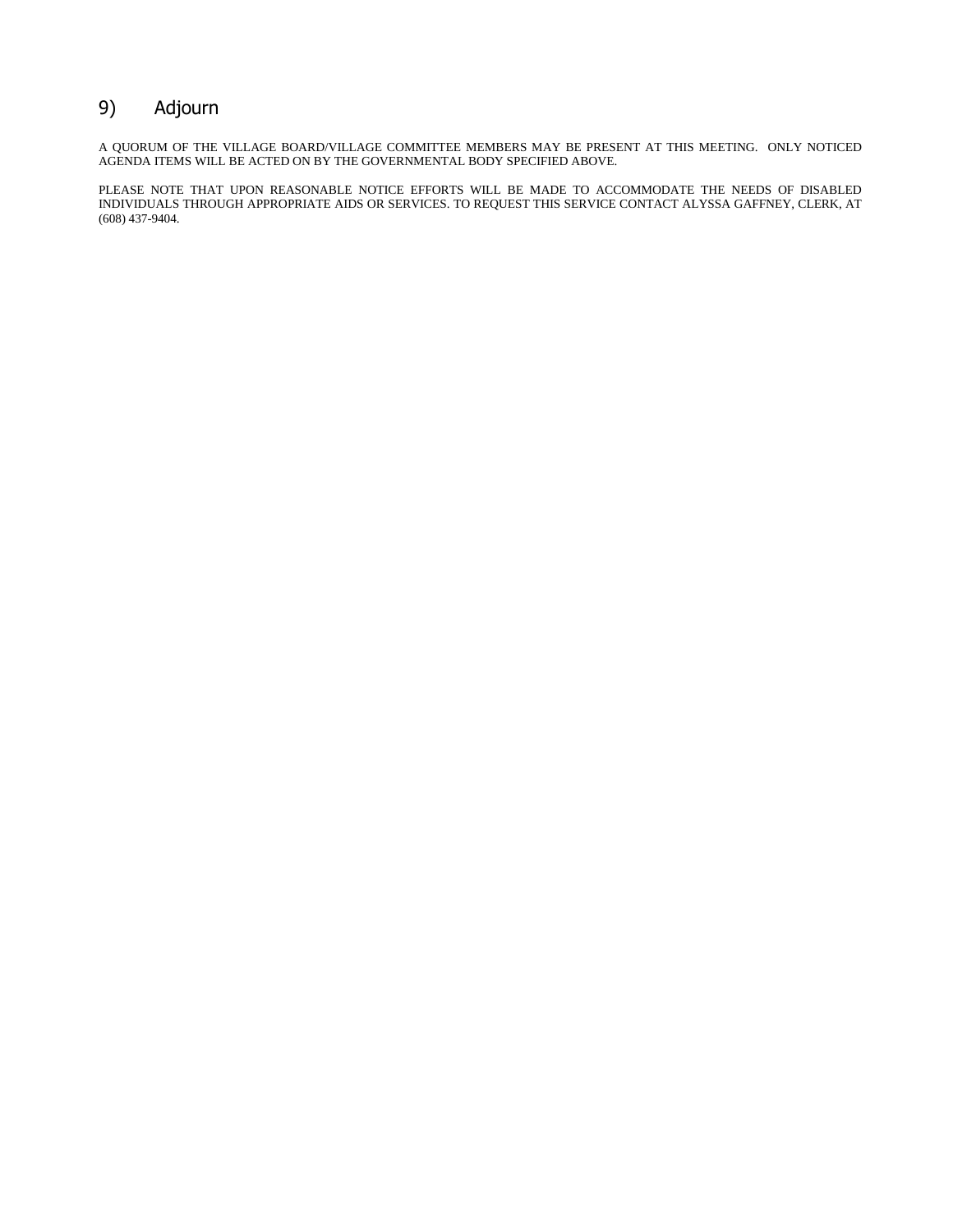# PLAN COMMISSION/HISTORIC PRESERVATION COMMISSION WEDNESDAY, FEBRUARY 24, 2021

The Plan Commission/Historic Preservation Commission of the Village of Mount Horeb met on the above date in a virtual meeting. Chair Randy Littel called the meeting to order at 7:00pm. Present were Commissioners, Aaron Boehnen, Norb Scribner, Destinee Udelhoven. Sarah Best and Peggy Zalucha were absent. Also present were Village Administrator Nic Owen, Assistant Village Administrator Kathy Hagen, Village Planner Mike Slavney, Youth in Government student Delaney Mertz, and Assistant Clerk Jean Culberson.

**Consider January 27, 2021 minutes:** Scribner moved, Udelhoven seconded to approve the meeting minutes. Motion carried by unanimous voice vote.

**PUBLIC HEARING: To rezone 407 E Main St from dual-zoning of PB Planned Business and R-2 Two Family to PB Planned Business for entire lot:** The public hearing opened at 7:02pm. Owen gave an overview on the sale of the property and dual-zoning. A representative for the seller was available for questions. No one spoke. The public hearing closed at 7:03pm.

**Consider recommendation for Ordinance 2021-01, "AN ORDINANCE CHANGING ZONING CLASSIFICATION OF PARCEL 0606-123-0859-1 FROM DUAL ZONING OF PB PLANNED BUSINESS AND R-2 TWO FAMILY RESIDENTIAL TO PB PLANNED BUSINESS:** Slavney stated the change is consistent with the Comprehensive Plan. Udelhoven questioned past dual zoning and Owen explained the oversight on the zoning map. Scribner moved, Udelhoven seconded. Motion carried by unanimous voice vote.

**PUBLIC HEARING: To consider revision to Zoning Code Chart 1 and Section 17.20 to add language permitting v-shaped duplexes:** The public hearing opened at 7:06pm. Owen and Slavney gave an overview. No one spoke. The public hearing closed at 7:07pm.

**Consider recommendation for Ordinance 2021-01, "AN ORDINANCE TO AMEND THE CODE OF ORDINANCES CHAPTER 17 CHART 1 FOOTNOTE 4 AND 17.20 DETAILED LAND USE DESCRIPTIONS AND REGULATIONS RELATING TO V-SHAPED DUPLEXES AND TWIN HOMES:** No discussion. Scribner moved, Boehnen seconded. Motion carried by unanimous voice vote.

**Plan Commission Chair report**: Littel gave a brief overview of the Building Inspection report.

**Village Planner report:** Slavney reported that the Capital Area Regional Planning Commission has published a map of suggested and likely future environmental corridor areas. The map will be a useful resource in future comprehensive planning and can be viewed on their website (www.capitalarearpc.org).

**Adjourn**: Littel moved, Scribner seconded to adjourn the meeting at 7:10 pm. Motion carried by unanimous voice vote.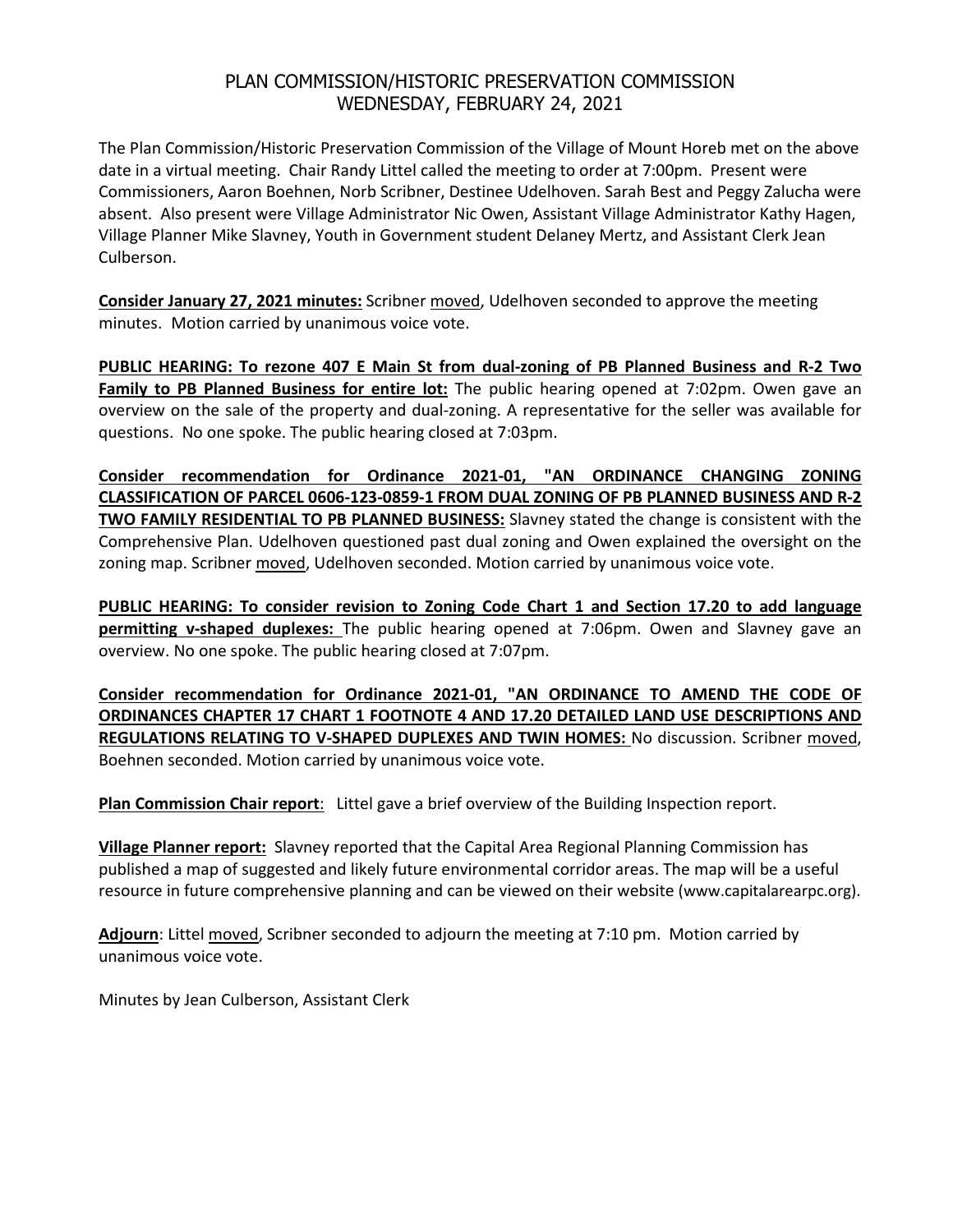

F. Main Street Mount Horeb, WI 53572 Phone: (608) 437-6884 Fax: (608) 437-3190 Email: mhinfo@mounthorebwi.info Web: mounthorebwi.info

THE MARCH 24, 2021 PLAN COMMISSION/HISTORIC PRESERVATION COMMISSION MEETING WILL BE HELD VIRTUALLY. YOU CAN VIEW THE MEETING LIVE BY CLICKING THE "WATCH LIVE" LINK UNDER THE TROLLWAY TV GRAPHIC ON THE HOME PAGE OF THE VILLAGE WEBSITE AT WWW.MOUNTHOREBWI.INFO. THE MEETING IS ALSO BROADCAST ON MHTC CHANNEL 181 AND CHARTER CHANNEL 981. YOU CAN ALSO JOIN THE MEETING USING THE FOLLOWING:

Please join my meeting from your computer, tablet or smartphone. https://global.gotomeeting.com/join/228347573

You can also dial in using your phone. United States: +1 (571) 317-3112 Access Code: 228-347-573

### PLAN COMMISSION/HISTORIC PRESERVATION COMMISSION WEDNESDAY, MARCH 24, 2021

The Plan Commission/Historic Preservation Commission of the Village of Mount Horeb will meet virtually at 7:00pm. Agenda as follows:

- 1) Call to order Roll call
- 2) Consider February 24, 2021 minutes
- 3) Consider applications from Botham Inc for 305 East Main Street:
	- a. Design Review
	- b. Certificate of Appropriateness
- 4) Consider conceptual presentation from Chad Wuebben for senior living development
- 5) Consider recommendation for revised extraterritorial jurisdiction Certified Survey Map for James Leuzinger/Z&L Properties, Section 13 Town of Blue Mounds
- 6) Plan Commission Chair report
- 7) Village Planner report
- 8) Adjourn

A QUORUM OF THE VILLAGE BOARD/VILLAGE COMMITTEE MEMBERS MAY BE PRESENT AT THIS MEETING. ONLY NOTICED AGENDA ITEMS WILL BE ACTED ON BY THE GOVERNMENTAL BODY SPECIFIED ABOVE.

PLEASE NOTE THAT UPON REASONABLE NOTICE EFFORTS WILL BE MADE TO ACCOMMODATE THE NEEDS OF DISABLED INDIVIDUALS THROUGH APPROPRIATE AIDS OR SERVICES. TO REQUEST THIS SERVICE CONTACT ALYSSA GAFFNEY, CLERK, AT (608) 437-9404.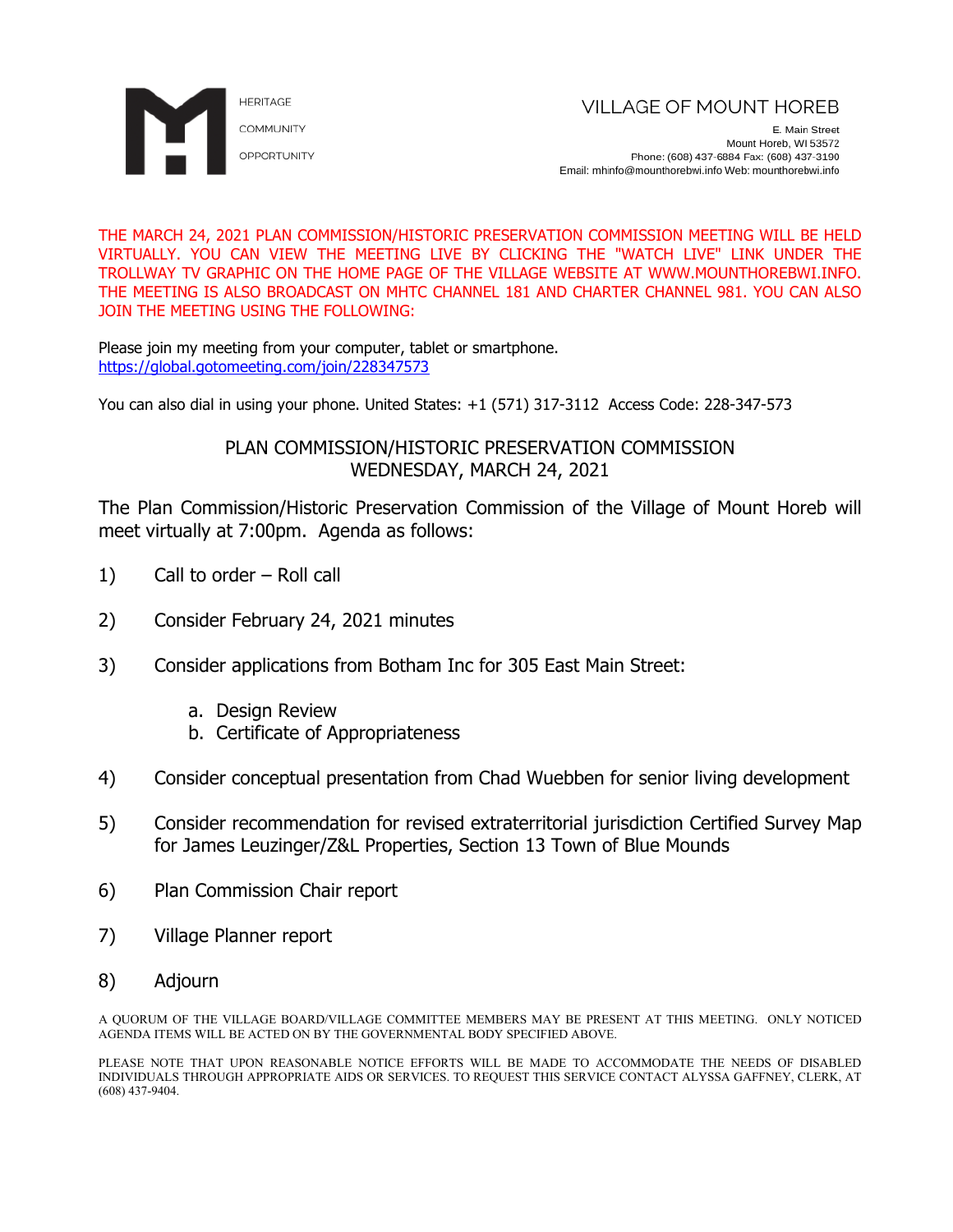# PLAN COMMISSION/HISTORIC PRESERVATION COMMISSION WEDNESDAY, MARCH 24, 2021

The Plan Commission/Historic Preservation Commission of the Village of Mount Horeb met on the above date in a virtual meeting. Chair Randy Littel called the meeting to order at 7:03pm. Present were Commissioners, Sarah Best, Aaron Boehnen, Norb Scribner, Destinee Udelhoven and Peggy Zalucha. Also present were Village Administrator Nic Owen, Assistant Village Administrator Kathy Hagen, Village Planner Mike Slavney, Youth in Government student Delaney Mertz, and Assistant Clerk Jean Culberson.

**Consider February 24, 2021 minutes:** Udelhoven moved, Best seconded to approve the meeting minutes. Motion carried by unanimous voice vote.

### **Consider applications from Botham Inc for 305 East Main Street building addition:**

a. Design Review: Slavney stated the addition to the rear of the building meets all zoning and design requirements. Scribner moved, Udelhoven seconded. Motion carried by unanimous voice vote. b.Certificate of Appropriateness: Slavney stated the addition meets the downtown historic design requirements including the alteration of the single bay garage door to a two-bay garage door. Boehnen moved, Zalucha seconded. Motion carried by unanimous voice vote.

### **Consider conceptual presentation from Chad Wuebben for senior living development:**

Chad Wuebben from Encore Homes gave the presentation of the 55+ residential condo association development in the North Cape Commons subdivision. The land is zoned light industrial and would require submittal of a Planned Development with a conditional use. Slavney discussed the zoning conflicts which may involve a change to the Comprehensive Plan and the requirements involved in rezoning Industrial land. Slavney advised the Board request an opinion from the Village Attorney. Brad Murphy, member of the Grand Stay Hotel board, discussed the common space and future opportunities. The Board agreed to pursue the proposed project further.

**Consider recommendation for revised extraterritorial jurisdiction Certified Survey Map for James Leuzinger/Z&L Properties, Section 13 Town of Blue Mounds:** Owen gave an overview on the amendment to the road layout. Udelhoven moved, Scribner seconded. Motion carried by unanimous voice vote.

**Plan Commission Chair report:** Littel stated no report.

**Village Planner report:** Slavney reported that the Capital Area Regional Plan Commission (CARPC) should be releasing a public version map showing future environmental corridors. The pre-mapping will help communities save time in the Urban Service area process.

**Adjourn:** Zalucha moved, Boehnen seconded to adjourn the meeting at 7:43 pm. Motion carried by unanimous voice vote.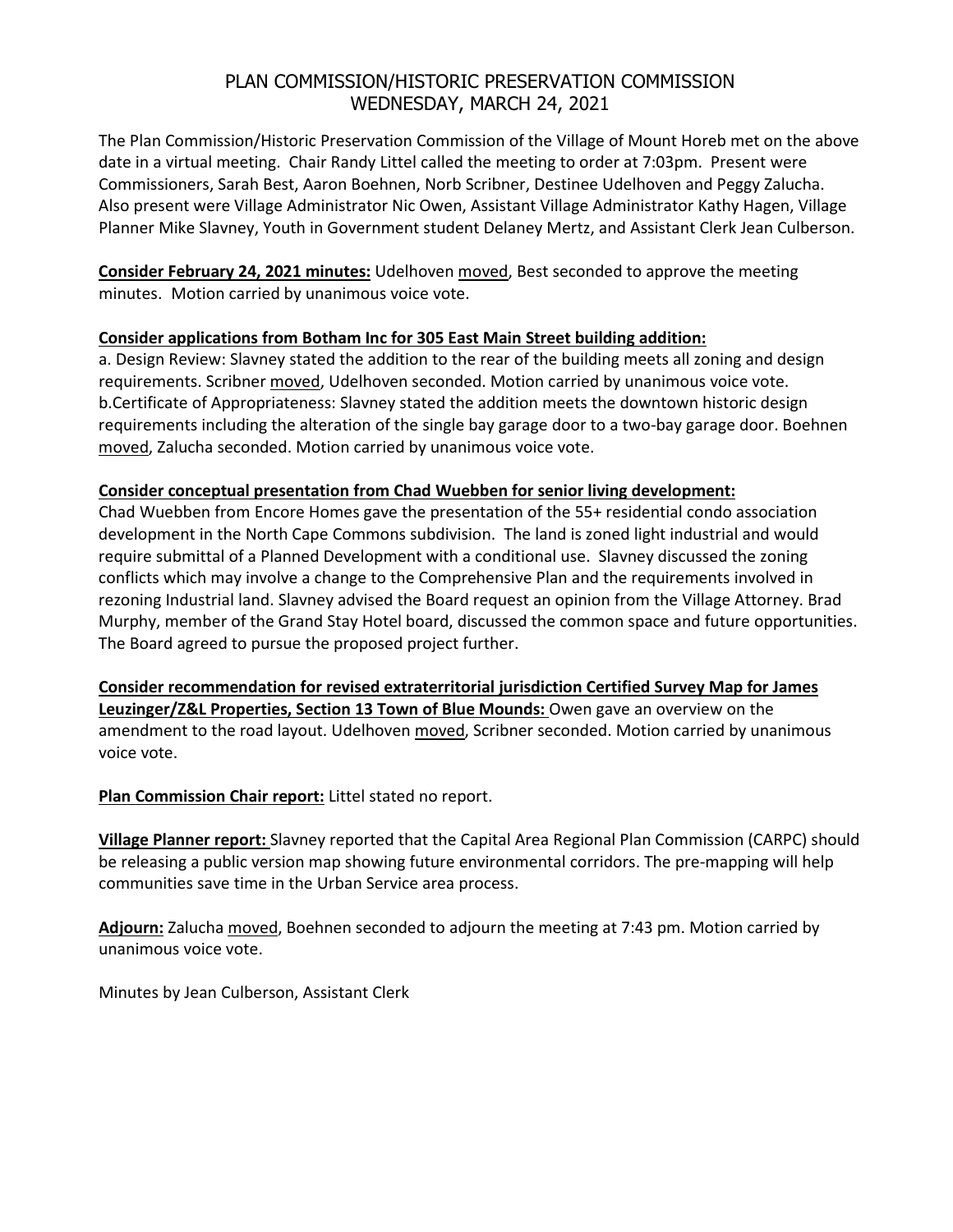

THIS JOINT MEETING WILL BE HELD VIRTUALLY. YOU CAN WATCH THE MEETING LIVE VIA THE VILLAGE WEBSITE BY CLICKING "WATCH LIVE" UNDER THE TROLLWAY TV GRAPHIC ON THE RIGHT SIDE OF THE HOME PAGE AT WWW.MOUNTHOREBWI.INFO. THE MEETING IS ALSO BROADCAST LIVE ON MHTC CHANNEL 181 AND CHARTER CHANNEL 981. YOU CAN ALSO JOIN THE MEETING USING THE FOLLOWING:

**Please join my meeting from your computer, tablet or smartphone.** <https://global.gotomeeting.com/join/525861469>

**You can also dial in using your phone.** United States: [+1 \(646\) 749-3122](tel:+16467493122,,525861469)

**Access Code:** 525-861-469

# **JOINT VILLAGE BOARD AND PLAN COMMISSION WEDNESDAY, APRIL 28, 2021**

The Village Board and Plan Commission of the Village of Mount Horeb will meet virtually on the above date at 6:00pm. **PC**=Plan Commission, **VB**=Village Board. Agenda as follows:

- 1) Call to order Roll call: Village Board Roll call: Plan Commission
- 2) Presentation and discussion on Comprehensive Plan Update
- 3) PC Considers and takes action on the Public Participation Plan, Resolution 2021-07
- 4) VB Considers and takes action on the Public Participation Plan, Resolution 2021-08
- 5) Adjourn

UPON REASONABLE NOTICE, EFFORTS WILL BE MADE TO ACCOMMODATE THE NEEDS OF DISABLED INDIVIDUALS THROUGH APPROPRIATE AIDS AND SERVICES. FOR INFORMATION OR TO REQUEST THIS SERVICE, CONTACT ALYSSA GROSS, CLERK, AT 138 E MAIN STREET, MOUNT HOREB, WI (608) 437-9404.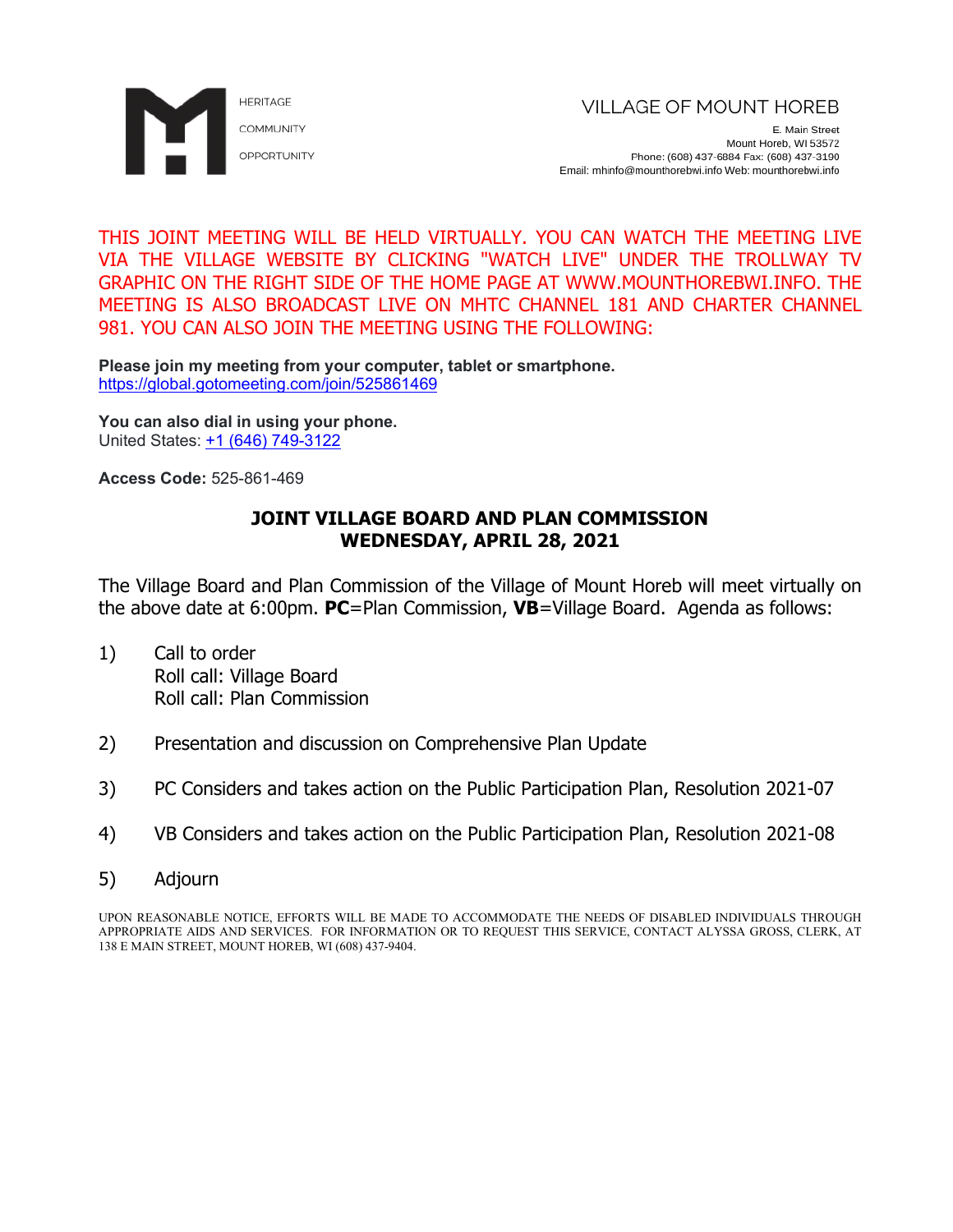# VILLAGE OF MOUNT HOREB JOINT VILLAGE BOARD AND PLAN COMMISSION/HISTORIC PRESERVATION COMMISSION WEDNESDAY, APRIL 28, 2021

The Village Board and Plan Commission/Historic Preservation Commission met in special session on the above date. The meeting was held virtually, due to Covid-19 restrictions.

**Call to Order/Roll Call:** Village President and Plan Commission/Historic Preservation Commission Chair Randy Littel called the meeting to order at 6:00pm. Village Trustees present were Ryan Czyzewski, Cathy Scott, Aaron Boehnen, Brett Halverson, and Jason Fendrick. Trustee Beth Hill was absent. Plan Commissioners present were Aaron Boehnen, Destinee Udelhoven, Peggy Zalucha, Sara Best, and Norb Scribner. Also present were Village Administrator Nic Owen, Finance Director/Treasurer Amy Hall, Village Clerk Alyssa Gaffney, and Village Planner Mike Slavney.

**Presentation and discussion on Comprehensive Plan Update:** Owen explained this item. Ben Rohr of Vandewalle & Associates presented the update. The board and committee discussed the key issues, opportunities, and vision for the Village.

**PC Consider and take action on the Public Participation Plan, Resolution 2021- 07:** Zalucha moved, Littel seconded to approve the resolution. Motion carried by unanimous voice vote.

**VB Consider and take action on the Public Participation Plan, Resolution 2021- 08:** Fendrick moved, Halverson seconded to approve the resolution. Motion carried by unanimous voice vote.

**Adjournment:** There being no further business, Czyzewski moved, Zalucha seconded to adjourn the joint meeting at 6:57pm.

Minutes by Alyssa Gaffney, Village Clerk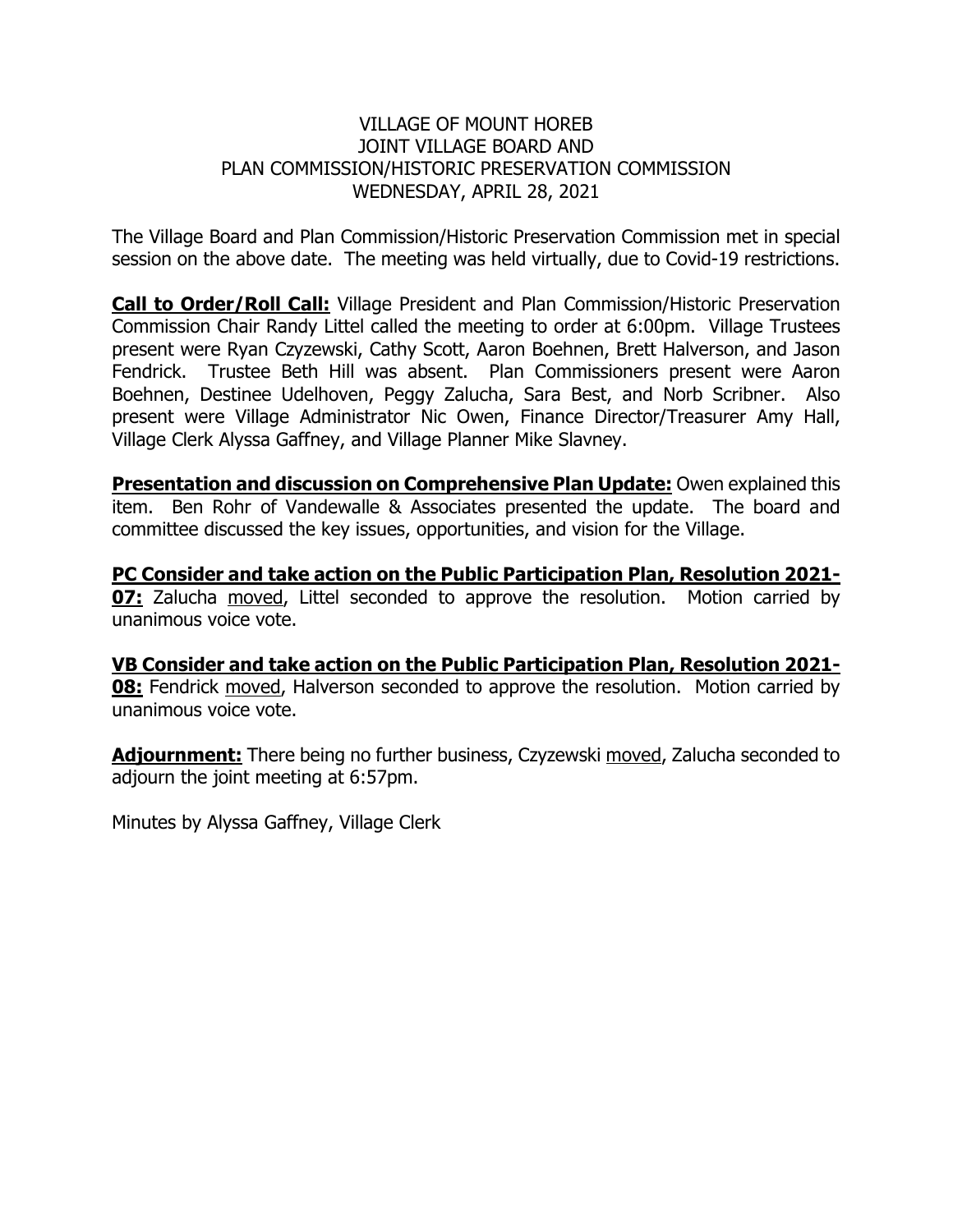

E. Main Street Mount Horeb, WI 53572 Phone: (608) 437-6884 Fax: (608) 437-3190 Email: mhinfo@mounthorebwi.info Web: mounthorebwi.info

THE APRIL, 28, 2021 PLAN COMMISSION/HISTORIC PRESERVATION COMMISSION MEETING WILL BE HELD VIRTUALLY. YOU CAN VIEW THE MEETING LIVE BY CLICKING THE "WATCH LIVE" LINK UNDER THE TROLLWAY TV GRAPHIC ON THE HOME PAGE OF THE VILLAGE WEBSITE AT WWW.MOUNTHOREBWI.INFO. THE MEETING IS ALSO BROADCAST ON MHTC CHANNEL 181 AND CHARTER CHANNEL 981. YOU CAN ALSO JOIN THE MEETING USING THE FOLLOWING:

Planning Commission MH Village Wed, Apr 28, 2021 7:00 PM - 8:30 PM (CDT) Please join my meeting from your computer, tablet or smartphone. https://global.gotomeeting.com/join/419342213

You can also dial in using your phone. (For supported devices, tap a one-touch number below to join instantly.) United States: +1 (872) 240-3311 - One-touch: tel:+18722403311,,419342213#

Access Code: 419-342-213 New to GoToMeeting? Get the app now and be ready when your first meeting starts: https://global.gotomeeting.com/install/419342213

# PLAN COMMISSION/HISTORIC PRESERVATION COMMISSION WEDNESDAY, APRIL, 28, 2021

The Plan Commission/Historic Preservation Commission of the Village of Mount Horeb will meet virtually at 7:00pm. Agenda as follows:

- 1) Call to order Roll call
- 2) Consider March 24, 2021 minutes
- 3) Consider Riegert Plan amendment Specific Implementation Plan
- 4) Consider Rich Eberle- Sienna Hills- preliminary and final Plat
- 5) Discussion: Park Committee recommendation: reduction in parks fees for affordable housing
- 6) Plan Commission Chair report
- 7) Village Planner report
- 8) Adjourn

A QUORUM OF THE VILLAGE BOARD/VILLAGE COMMITTEE MEMBERS MAY BE PRESENT AT THIS MEETING. ONLY NOTICED AGENDA ITEMS WILL BE ACTED ON BY THE GOVERNMENTAL BODY SPECIFIED ABOVE.

PLEASE NOTE THAT UPON REASONABLE NOTICE EFFORTS WILL BE MADE TO ACCOMMODATE THE NEEDS OF DISABLED INDIVIDUALS THROUGH APPROPRIATE AIDS OR SERVICES. TO REQUEST THIS SERVICE CONTACT ALYSSA GAFFNEY, CLERK, AT (608) 437-9404.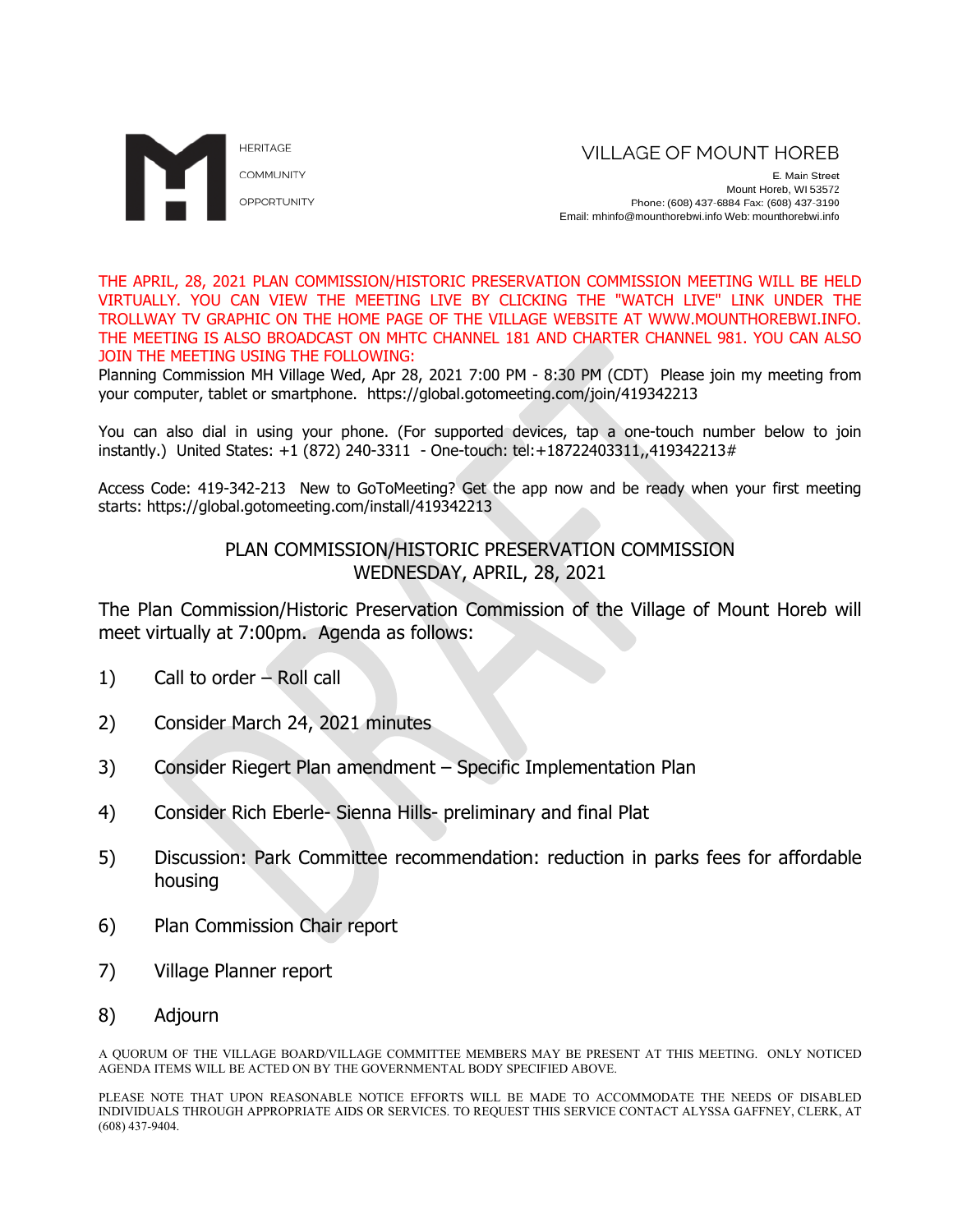# PLAN COMMISSION/HISTORIC PRESERVATION COMMISSION WEDNESDAY, APRIL, 28, 2021

The Plan Commission/Historic Preservation Commission of the Village of Mount Horeb met on the above date in a virtual meeting. Chair Randy Littel called the meeting to order at 7:05pm. Present were Commissioners, Sarah Best, Aaron Boehnen, Norb Scribner, Destinee Udelhoven and Peggy Zalucha. Also present were Village Administrator Nic Owen, Assistant Village Administrator Kathy Hagen, Village Planner Mike Slavney, Youth in Government student Delaney Mertz, and Assistant Clerk Jean Culberson.

**Consider March 24, 2021 minutes:** Zalucha moved, Scribner seconded to approve the meeting minutes. Motion carried by unanimous voice vote.

**Consider Riegert Plan amendment – Specific Implementation Plan:** Owen gave an overview on the incorrect lot and the November 2020 design approval for two-three units on lot 26 in Stone Haven Estates II. The design review amendment proposes a three-unit and four-unit building on lot 25. Slavney explained the amended design change. Udelhoven questioned if the this should be a start over. Slavney and Jeff Riegert explained the new layout and change due to the difficult terrain on the correct lot. Zachula questioned the pergola and landscape plan change. Due to the size of the lot the pergola was removed and the landscape and lighting plan will need to be approved by Slavney. Scribner moved, Zalucha seconded to recommend approval of the amendment subject to approval of the landscape and lighting plan by Slavney. Motion carried by unanimous voice vote with exception to Udelhoven who voted nay.

**Consider Rich Eberle- Sienna Hills- preliminary and final Plat:** Owen gave an overview. The plat was approved in 2020 but not recorded in the one-year time frame. The Board reviewed and accepted the sidewalk previously approved. Scribner moved Zalucha seconded to approve. Motion carried by unanimous voice vote.

**Discussion: Park Committee recommendation: reduction in parks fees for affordable housing:** Owen gave an overview and Slavney explained the fees. Slavney recommended maintaining the park land dedication fee due to the lack of property for flat-land parks and waiving or reducing the playground improvement fee. The Board discussed the limits of a set or individual policy and requested further evaluation and recommendation from the Parks Commission.

Plan Commission Chair report: Littel stated no report.

Village Planner report: Slavney informed he would be transitioning to part-time work in August. Slavney will continue to work on the Comprehensive Plan along with Ben Rohr and Scott Harrington. Slavney discussed the powers the Plan Commission has in regard to the plan.

**Adjourn:** Littel moved, Boehnen seconded to adjourn the meeting at 7:48 pm. Motion carried by unanimous voice vote.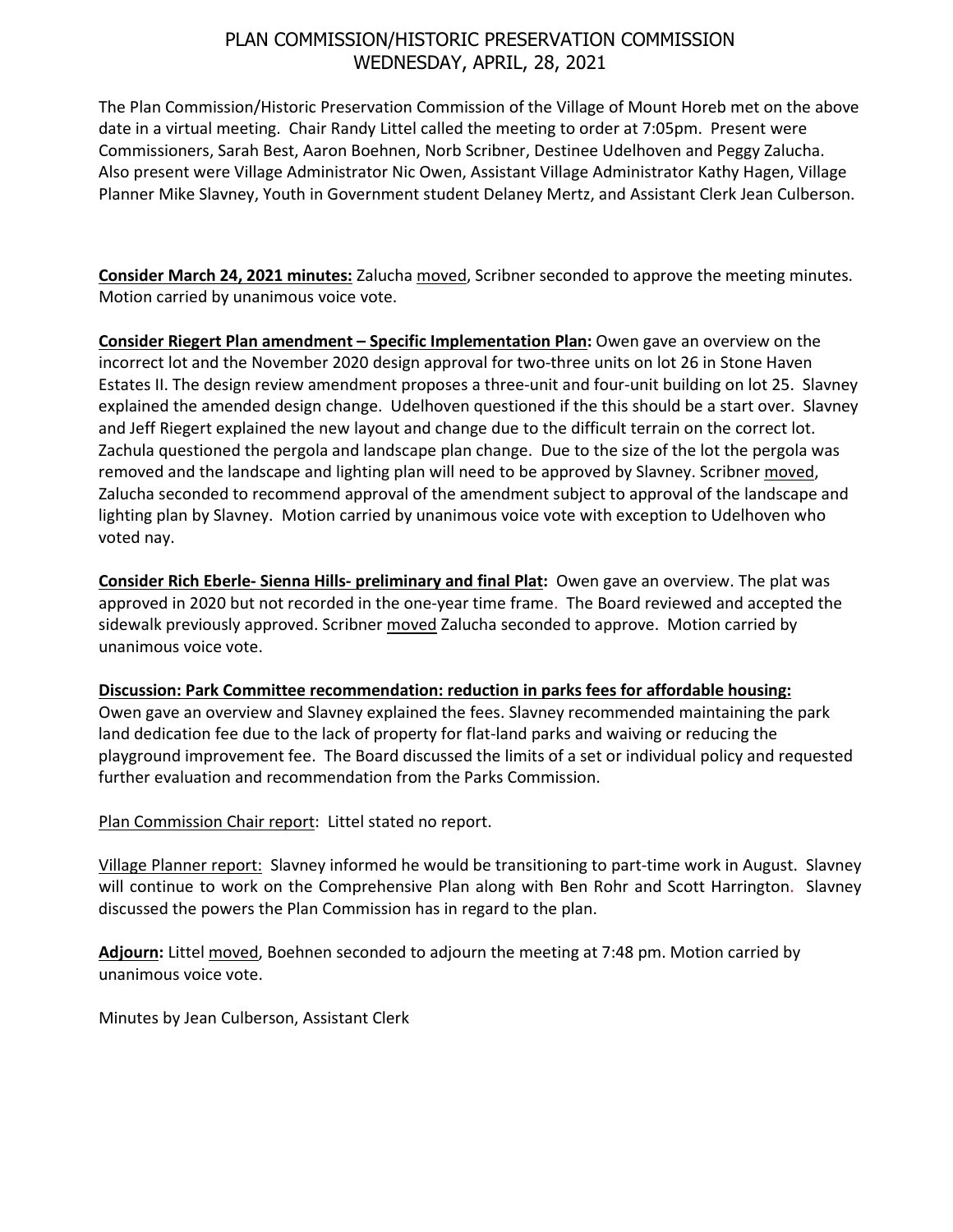

Planning Commission MH Village Wed, Apr 28, 2021 7:00 PM - 8:30 PM (CDT) Please join in person or via your computer, tablet or smartphone. https://global.gotomeeting.com/join/419342213

You can also dial in using your phone. (For supported devices, tap a one-touch number below to join instantly.) United States: +1 (872) 240-3311 - One-touch: tel:+18722403311,,419342213#

Access Code: 419-342-213 New to GoToMeeting? Get the app now and be ready when your first meeting starts: https://global.gotomeeting.com/install/419342213

> PLAN COMMISSION/HISTORIC PRESERVATION COMMISSION WEDNESDAY, May 26<sup>th</sup>, 2021

The Plan Commission/Historic Preservation Commission of the Village of Mount Horeb will meet on the above date at 7:00pm in **the Board Room of the Municipal Building, 138 E Main Street, Mount Horeb, WI.**

Agenda as follows:

- 1) Call to order Roll call
- 2) Consider April 2021 minutes
- 3) Recommendation:
	- a- Extra Territorial Rezone for John Brakebill (Parcels: 0606-232- 8320-0, 0606-232-8715-0, 0606-232-8260-0)
	- b- Recommendation of certified survey map number for John Brakebill
- 4) Plan Commission Chair report
- 5) Village Planner report
- 6) Adjourn

A QUORUM OF THE VILLAGE BOARD/VILLAGE COMMITTEE MEMBERS MAY BE PRESENT AT THIS MEETING. ONLY NOTICED AGENDA ITEMS WILL BE ACTED ON BY THE GOVERNMENTAL BODY SPECIFIED ABOVE.

PLEASE NOTE THAT UPON REASONABLE NOTICE EFFORTS WILL BE MADE TO ACCOMMODATE THE NEEDS OF DISABLED INDIVIDUALS THROUGH APPROPRIATE AIDS OR SERVICES. TO REQUEST THIS SERVICE CONTACT ALYSSA GAFFNEY, CLERK, AT (608) 437-9404.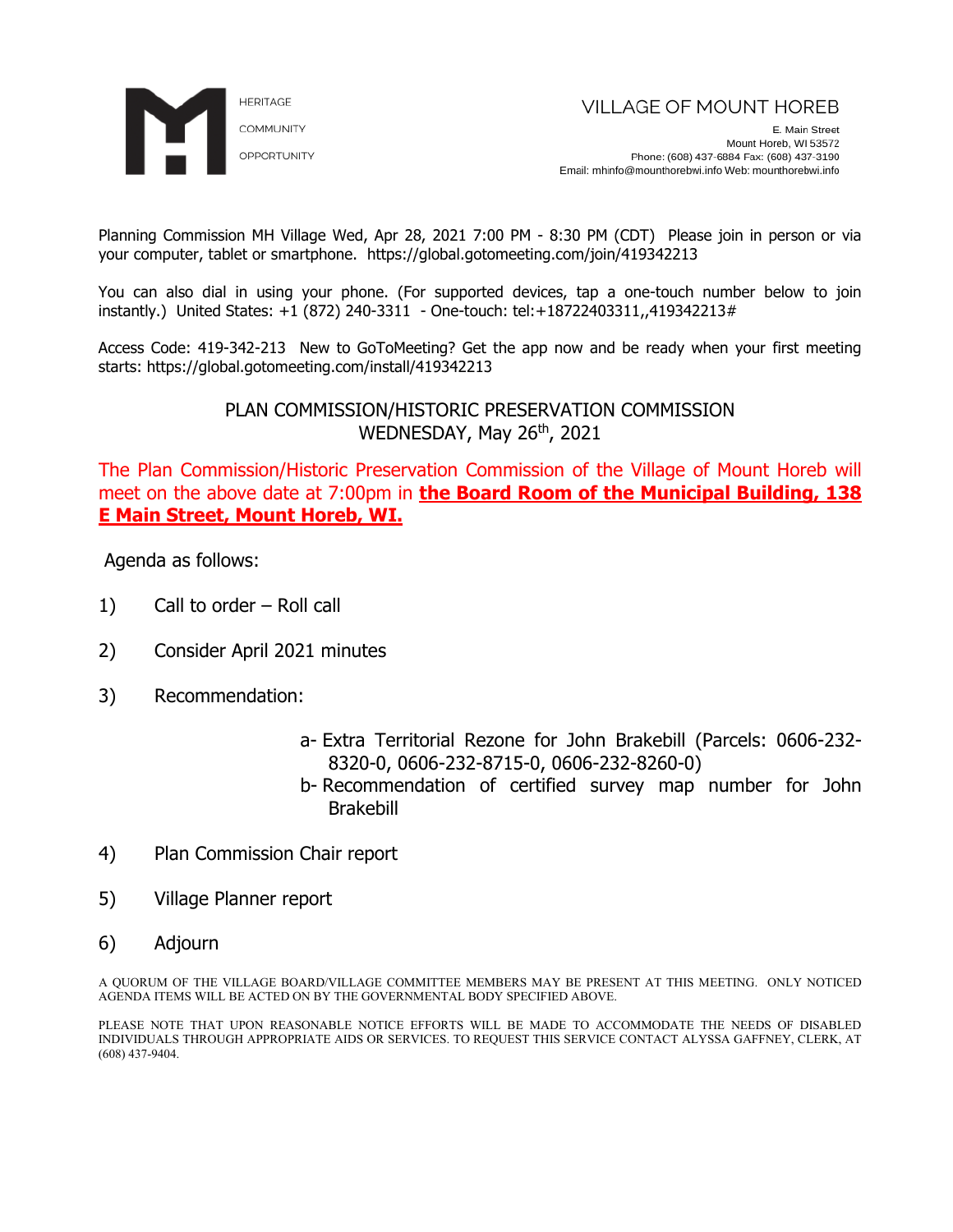# PLAN COMMISSION/HISTORIC PRESERVATION COMMISSION WEDNESDAY, MAY 26<sup>th</sup>, 2021

The Plan Commission/Historic Preservation Commission met on the above date in the Board Room of the Municipal Building, 138 E. Main Street, Mount Horeb, WI and by a virtual meeting. Chair Randy Littel called the meeting to order at 7:00 pm. Present were Commissioners, Andrew Kidd, Norb Scribner, Destinee Udelhoven and Peggy Zalucha. Commissioners Aaron Boehnen and Sarah Best appeared virtually. Also present were Village Administrator Nic Owen, Economic Development Director Rowan Childs, Youth in Government student Delaney Mertz, and Assistant Clerk Jean Culberson. Village Planner Mike Slavney was absent.

**Consider April 24, 2021 minutes:** Zalucha moved, Scribner seconded to approve the meeting minutes . Motion carried by unanimous voice vote.

### **Recommendation:**

**a-Extra Territorial Rezone for John Brakebill (Parcels: 0606-232-8320-0, 0606-232-8715-0, 0606-232- 8260-0)** Owen gave an overview of the rezone from Dane County Legacy to the Town of Blue Mounds. Scribner moved, Zalucha seconded to approve the rezone. Motion carried by unanimous voice vote. **b-Recommendation of certified survey map number for John Brakebill** Owen gave an overview of the combining of three lots and that the engineer had no issues. Zalucha moved, Scribner seconded to approve the CSM.

**Plan Commission Chair report:** Littel reviewed the Building Inspector's report and the ground-breaking gathering for the Sienna Hills subdivision.

**Village Planner report:** Slavney was absent and Owen gave an update on the Kwik Trip and Casey's project. Udelhoven requested an overview of the Comprehensive Plan update process. Owen informed that the map is posted and available for review on the website.

**Adjourn:** Scribner moved, Zalucha seconded to adjourn the meeting at 7:05 pm. Motion carried by unanimous voice vote.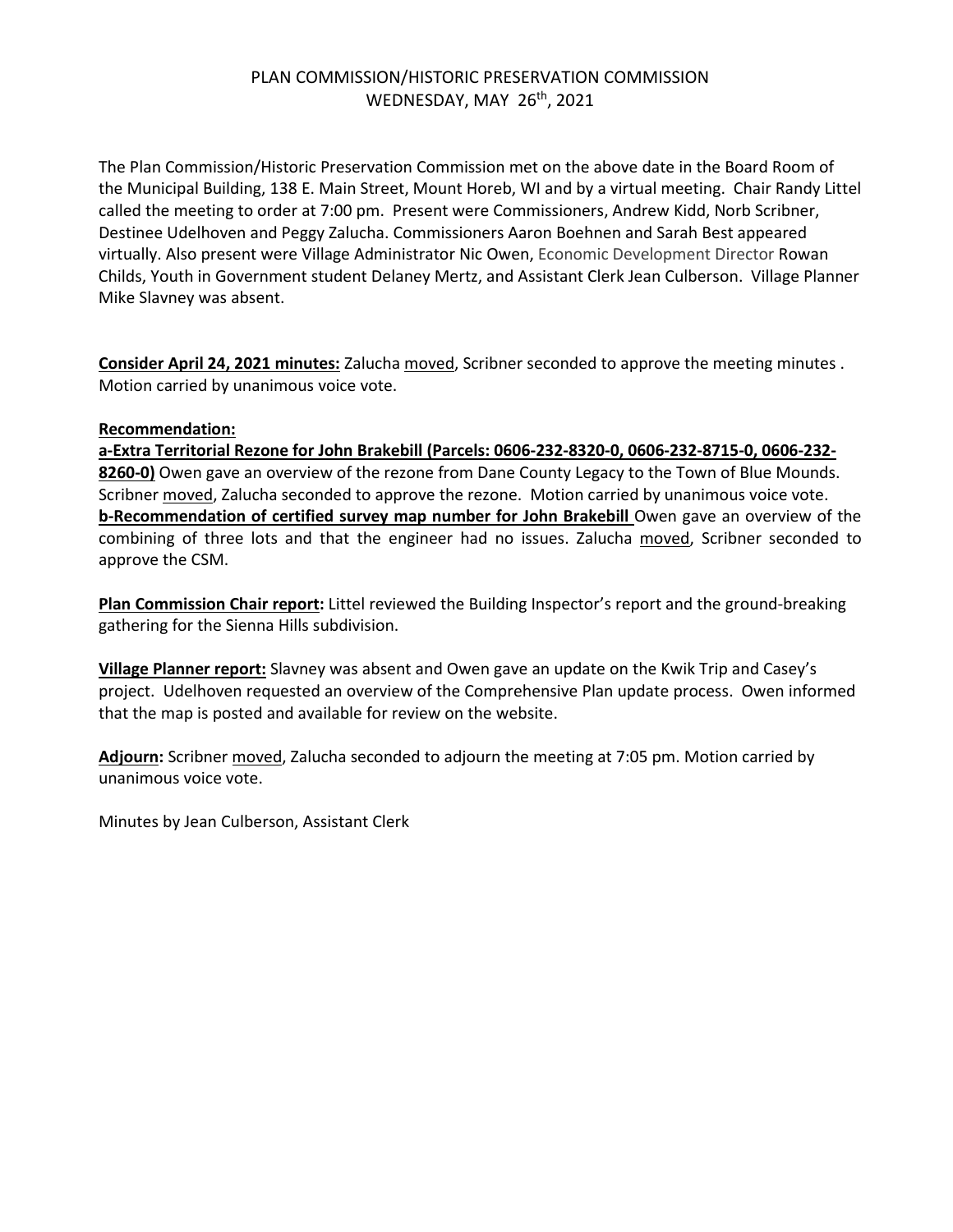

Planning Commission MH Village June 23, 2021 7:00 PM - 8:30 PM (CDT) Please join in person or via your computer, tablet or smartphone. https://global.gotomeeting.com/join/419342213

You can also dial in using your phone. (For supported devices, tap a one-touch number below to join instantly.) United States: +1 (872) 240-3311 - One-touch: tel:+18722403311,,419342213#

Access Code: 419-342-213 New to GoToMeeting? Get the app now and be ready when your first meeting starts: https://global.gotomeeting.com/install/419342213

> PLAN COMMISSION/HISTORIC PRESERVATION COMMISSION WEDNESDAY, June 23, 2021

The Plan Commission/Historic Preservation Commission of the Village of Mount Horeb will meet in person on the above date at 7:00pm in **the Board Room of the Municipal Building, 138 E Main Street, Mount Horeb, WI.** 

Agenda as follows:

- 1) Call to order Roll call
- 2) Consider May 2021 minutes
- 3) Consideration of design review application, 407 E. Main Street. Schultz Property Investment
- 4) Consideration of design review application, Mt Horeb Animal Hospital, 1300 Springdale Street.
- 5) Concept presentation by Kevin Grinvalsky and Pat Burke, 418-426 W. Main Street
- 6) Plan Commission Chair report
- 7) Village Planner report
- 8) Adjourn

A QUORUM OF THE VILLAGE BOARD/VILLAGE COMMITTEE MEMBERS MAY BE PRESENT AT THIS MEETING. ONLY NOTICED AGENDA ITEMS WILL BE ACTED ON BY THE GOVERNMENTAL BODY SPECIFIED ABOVE.

PLEASE NOTE THAT UPON REASONABLE NOTICE EFFORTS WILL BE MADE TO ACCOMMODATE THE NEEDS OF DISABLED INDIVIDUALS THROUGH APPROPRIATE AIDS OR SERVICES. TO REQUEST THIS SERVICE CONTACT ALYSSA GAFFNEY, CLERK, AT (608) 437-9404.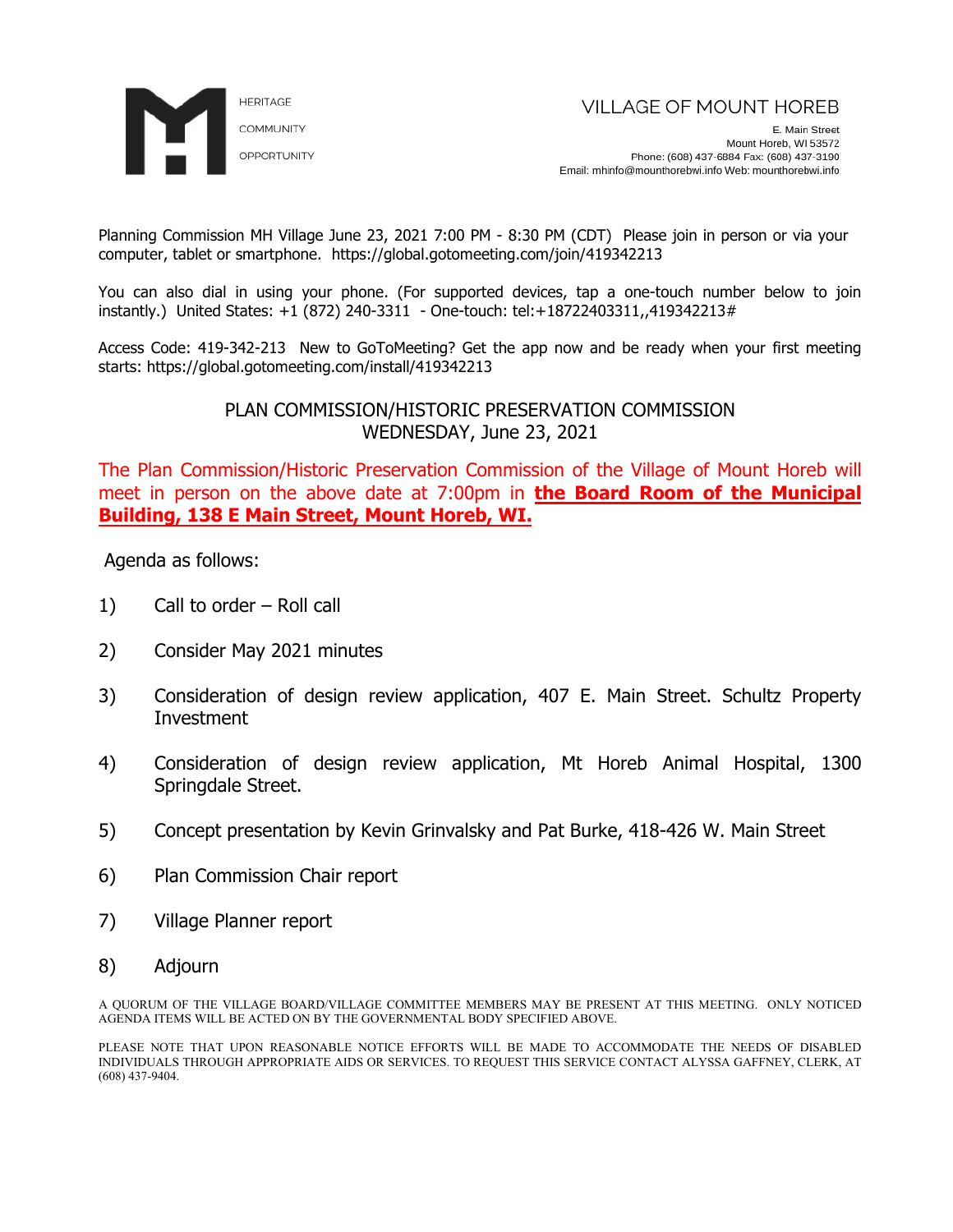## PLAN COMMISSION/HISTORIC PRESERVATION COMMISSION WEDNESDAY, JUNE 23, 2021

The Plan Commission/Historic Preservation Commission met on the above date in the Board Room of the Municipal Building, 138 E. Main Street, Mount Horeb, WI. Chair Randy Littel called the meeting to order at 7:00 pm. Present were Commissioners, Aaron Boehnen, Andrew Kidd, Norb Scribner, Destinee Udelhoven and Peggy Zalucha. Sarah Best was absent. Also present were Village Administrator Nic Owen, Economic Development Director Rowan Childs, Youth in Government student Delaney Mertz, and Assistant Clerk Jean Culberson. Village Planner Mike Slavney was present by speaker phone.

**Consider May 26, 2021 minutes:** Udelhoven corrected she requested an overview of the comprehensive plan update process and not an overview of the plan. Udelhoven moved, Boehnen seconded to approve the meeting minutes . Motion carried by unanimous voice vote.

**Consideration of design review application, 407 E. Main Street**. Schultz Property Investment Owen gave an overview of the exterior renovation. Slavney presented his report and Udelhoven questioned the requirement met regarding the hard & durable materials required. Slavney corrected and waived the requirement. Slavney recommended waiver of the five-foot-wide sidewalk connecting the Main Street sidewalk to the front of the building and recommended a 4-bay bike rack to serve employees and tourist residents. Udelhoven moved, Zachula seconded to approve the application subject to recommendations by Slavney . Motion carried by unanimous voice vote.

### **Consideration of design review application, Mt Horeb Animal Hospital, 1300 Springdale Street.**

Owen gave an overview of the previous bank building. Slavney discussed his recommendations and questioned whether the commission wants to require a building tower element and request that the trash enclosure be comparable to the building. Additional landscaping will be needed in the front of the building and Slavney requested submittal of a landscaping plan to the Commission. The representative from Ketterer Properties questioned the tower. Zachula and Slavney explained the requirement and requested staff approval of the tower design along with referral to the Commission. Udelhoven questioned the requirement met regarding the hard & durable materials required. Slavney corrected and waived the requirement. Ketterer Properties will submit a new roof design along with trash enclosure details and a landscaping plan. Zachula moved, Boehnen seconded to approve the application subject to the Commission reviewing the changes. Motion carried by unanimous voice vote.

**Concept presentation by Kevin Grinvalsky and Pat Burke, 418-426 W Main Street** Owen gave an overview of the proposed contractor condo shops. The property is zoned Planned Business and would require rezoning. Property owner Kevin Grinvalsky discussed the location and proposed construction of small contractor condo shops. Neighbors spoke in opposition of the shops. Slavney questioned if the proposed light industrial is the right use for this property. Commission questioned the topography and building design. Udelhoven voiced not in favor of changing the zoning and Zalucha voiced not in favor at this time. Slavney suggested the Commission view the property and continue the discussion at the next meeting. Boehnen suggested full window design and requested that the storm sewer be considered and reviewed. Grinvalsky mentioned a past interested buyer but the storm sewer was an issue. The property owners were advised to attend the July meeting and any rezoning approval would include a public hearing notice.

**Plan Commission Chair report:** Littel gave update on the status of Kwik Trip and Wyser building.

## **Village Planner report:** No report.

**Adjourn:** Zachula moved, Scribner seconded to adjourn the meeting at 7:55 pm. Motion carried by unanimous voice vote.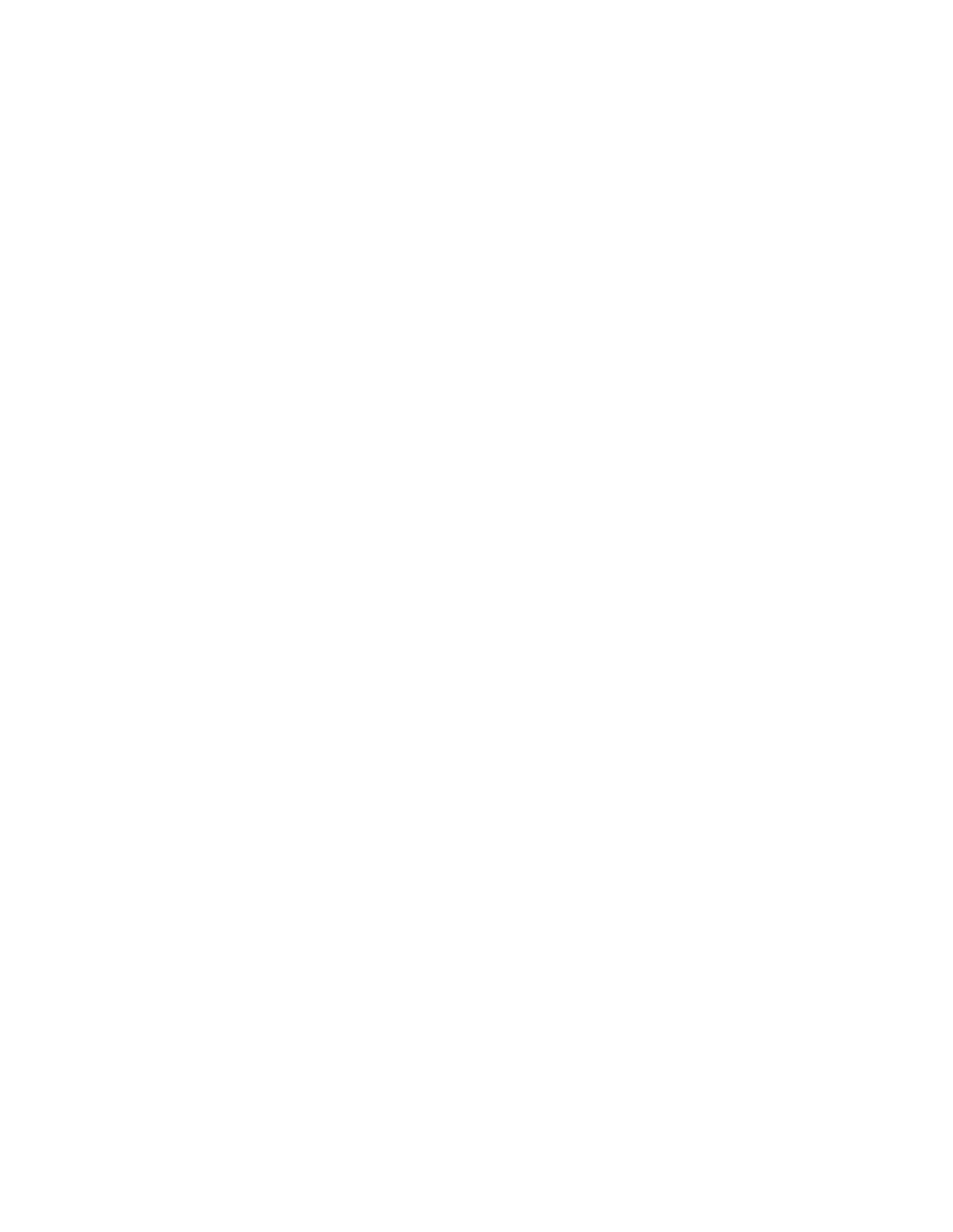

E. Main Street Mount Horeb, WI 53572 Phone: (608) 437-6884 Fax: (608) 437-3190 Email: mhinfo@mounthorebwi.info Web: mounthorebwi.info

#### THE July 28th 2021 PLAN COMMISSION/HISTORIC PRESERVATION COMMISSION WILL BE HELD **IN PERSON.** YOU CAN WATCH THE MEETING LIVE VIA THE VILLAGE WEBSITE BY CLIKING "WATCH LIVE" UNDER THE TROLLWAY TV GRAPHIC ON THE RIGHT SIDE OF THE HOME PAGE AT [WWW.MOUNTHOREBWI.INFO.](http://www.mounthorebwi.info/) THE MEETING IS ALSO BROADCAST LIVE ON MHTC CHANNEL 181 AND CHARTER CHANNEL 981. YOU CAN ALSO JOINT THE MEETING USING: **Please join my meeting from your computer, tablet or smartphone.**  <https://global.gotomeeting.com/join/418113189> **You can also dial in using your phone.**

United States: [+1 \(224\) 501-3412](tel:+12245013412,,418113189) **Access Code:** 418-113-189

# PLAN COMMISSION/HISTORIC PRESERVATION COMMISSION WEDNESDAY, July 28<sup>th</sup>, 2021

The Plan Commission/Historic Preservation Commission of the Village of Mount Horeb will meet in person on the above date at 7:00pm in the Board Room of the Municipal Building, 138 E Main Street, Mount Horeb, WI.

Agenda as follows:

- 1) Call to order Roll call
- 2) Consider June 23 2021 meeting minutes
- 3) Presentation: Housing Taskforce Report
- 4) Consideration of design review application, Mt Horeb Animal Hospital, 1300 Springdale Street.
- 5) Consideration of design review application, Premiere COOP
- 6) Concept presentation by Kevin Grinvalsky and Pat Burke, 418-426 W. Main Street
- 7) Plan Commission Chair report
- 8) Village Planner report
- 9) Adjourn

A QUORUM OF THE VILLAGE BOARD/VILLAGE COMMITTEE MEMBERS MAY BE PRESENT AT THIS MEETING. ONLY NOTICED AGENDA ITEMS WILL BE ACTED ON BY THE GOVERNMENTAL BODY SPECIFIED ABOVE. PLEASE NOTE THAT UPON REASONABLE NOTICE EFFORTS WILL BE MADE TO ACCOMMODATE THE NEEDS OF DISABLED INDIVIDUALS THROUGH APPROPRIATE AIDS OR SERVICES. TO REQUEST THIS SERVICE CONTACT ALYSSA GAFFNEY, CLERK, AT (608) 437-9404.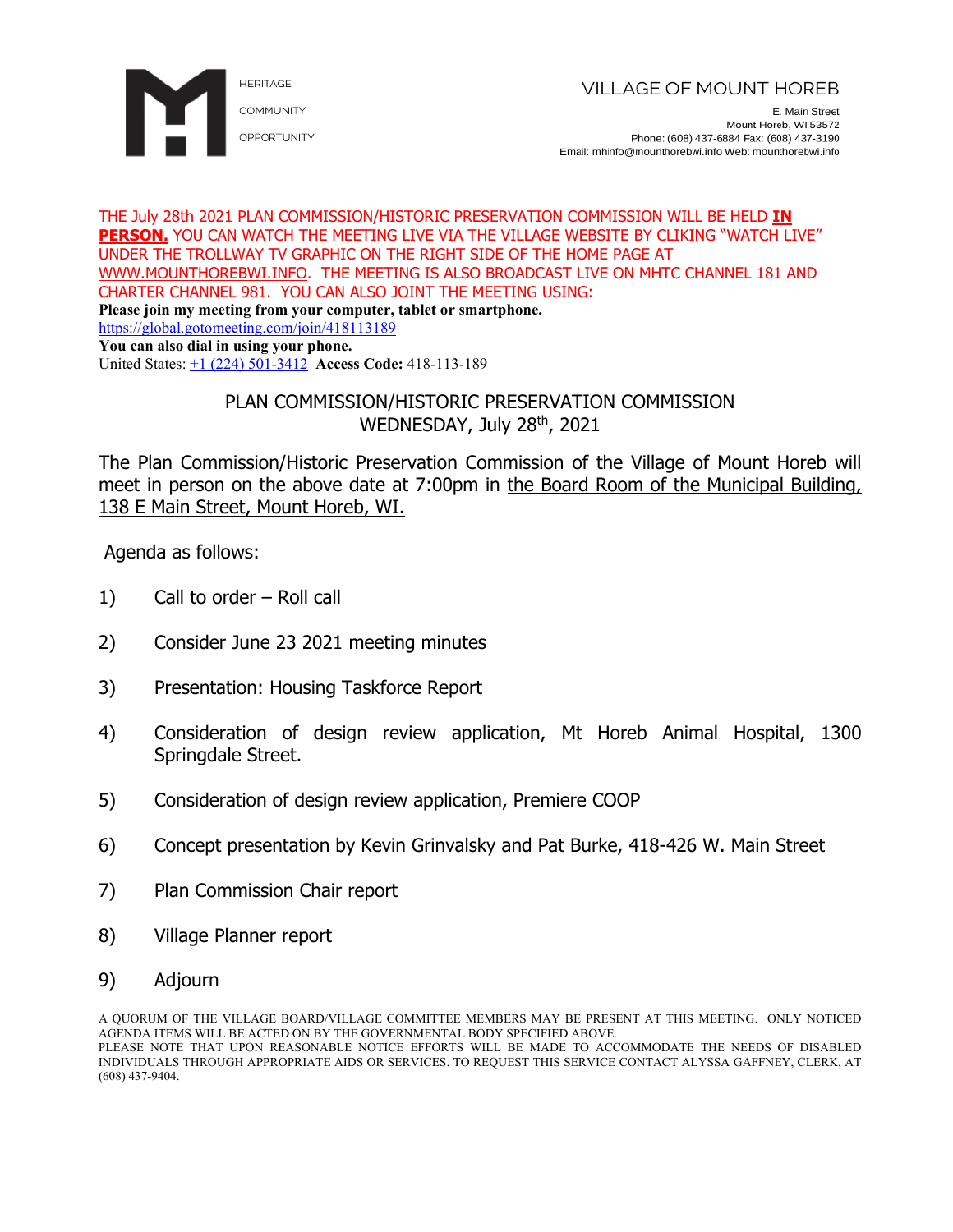## PLAN COMMISSION/HISTORIC PRESERVATION COMMISSION WEDNESDAY, JULY 28, 2021

The Plan Commission/Historic Preservation Commission met on the above date in the Board Room of the Municipal Building, 138 E. Main Street, Mount Horeb, WI. Chair Randy Littel called the meeting to order at 7:00 pm. Present were Commissioners, Aaron Boehnen, Destinee Udelhoven and Peggy Zalucha. Sarah Best appeared virtual. Andrew Kidd and Norb Scribner were absent. Also present were Economic Development Director Rowan Childs, Village Planner Ben Rohr, Youth in Government student Delaney Mertz, and Assistant Clerk Jean Culberson. Village Administrator Nic Owen was absent.

**Consider June 23, 2021 minutes:** Zalucha moved, Boehnen seconded to approve the meeting minutes. Motion carried by unanimous voice vote.

**Presentation: Housing Taskforce Report:** Childs and Rohr gave an overview of the report. The audience did not have any questions. Udelhoven questioned the report recommendations 13 and 17. Childs reviewed and discovered duplicate information. Udelhoven mentioned the 2018 memo and the report overlapping regarding zoning changes that she would like to see started. Littel moved, Zachula seconded to recommend the report to the Village Board. Motion carried by unanimous voice vote.

### **Consideration of design review application, Mount Horeb Animal Hospital, 1300 Springdale Street:**

Plan Architect Greg Karn spoke on the plan updates including the late resubmittal of the elevation plan not in the packet. An updated landscape plan was submitted which included the bike rack and the trash enclosure matching the building façade. The Board discussed the missing tower element, required guidelines and granting an exception. Owner Dan Ketterer spoke on the cost due to the existing skylight location. Zalucha motioned that the adjusted elevations originally viewed be modified to remove the spire and the tower element be permitted at 5 plus feet with staff approval. Boehnen second. Ketterer questioned if that included the revised vestibule facade. Zalucha agreed to include the approval of the revised vestibule facade in the motion. Boehnen seconded and motion carried by unanimous voice vote.

**Consideration of design review application, Premier Cooperative, 501 W Main Street:** Ben Rohr gave an overview of the approved 2019 design review approval. Matt Severson from Premier Cooperative discussed that the original plan placed the two mechanical units at the back of the building and during construction the units were placed on the top of the roof due to space issues. Premier recently received notification that the units require shielding and request a waiver of the shield. Zachula received public comments requesting that the Board not waive the requirement, Udelhoven agreed. The Board questioned alternatives to covering the unit. Severson discussed the metal screening shown on the submitted plan but it was not viewable by all members. Littel moved to table the item allowing Severson time to work with staff. Zachula seconded and motion carried by unanimous voice vote.

**Concept presentation by Kevin Grinvalsky and Pat Burke, 418-426 W Main Street:** Grinvalsky discussed the updated contractor condo shops design elements & fencing options. Grinvalsky stated no elevated features were required but cupolas are shown on the plan. Udelhoven voiced to wait on the future comprehensive plan before proceeding with the concept. Village Planner Ben Rohr suggested proceeding separately as a better alternative and explained the amendment procedure. Residents Chris and Becky Crase at 408 W Main St supported keeping the green space but prefer the proposal over apartment complexes. Resident Brian Bigler at 113 Nesheim Trail spoke regarding the view and preferred the green space. Burke questioned if the Village would purchase the parcel for a park and Littel stated further discussion would be needed. Udelhoven questioned recourse if the zoning is changed and the developer fails to proceed with the project. Rohr stated that no control would be in place and Grinvalsky referred to the deed restrictions stated in the project. Grinvalsky requested that the Board review what is possible if the amendment is not approved. Rohr advised on a public participation plan and public hearing on the Comprehensive Plan Amendment. Rohr recommended a motion that the applicant proceed with the Comprehensive Plan Amendment to rezone the parcels from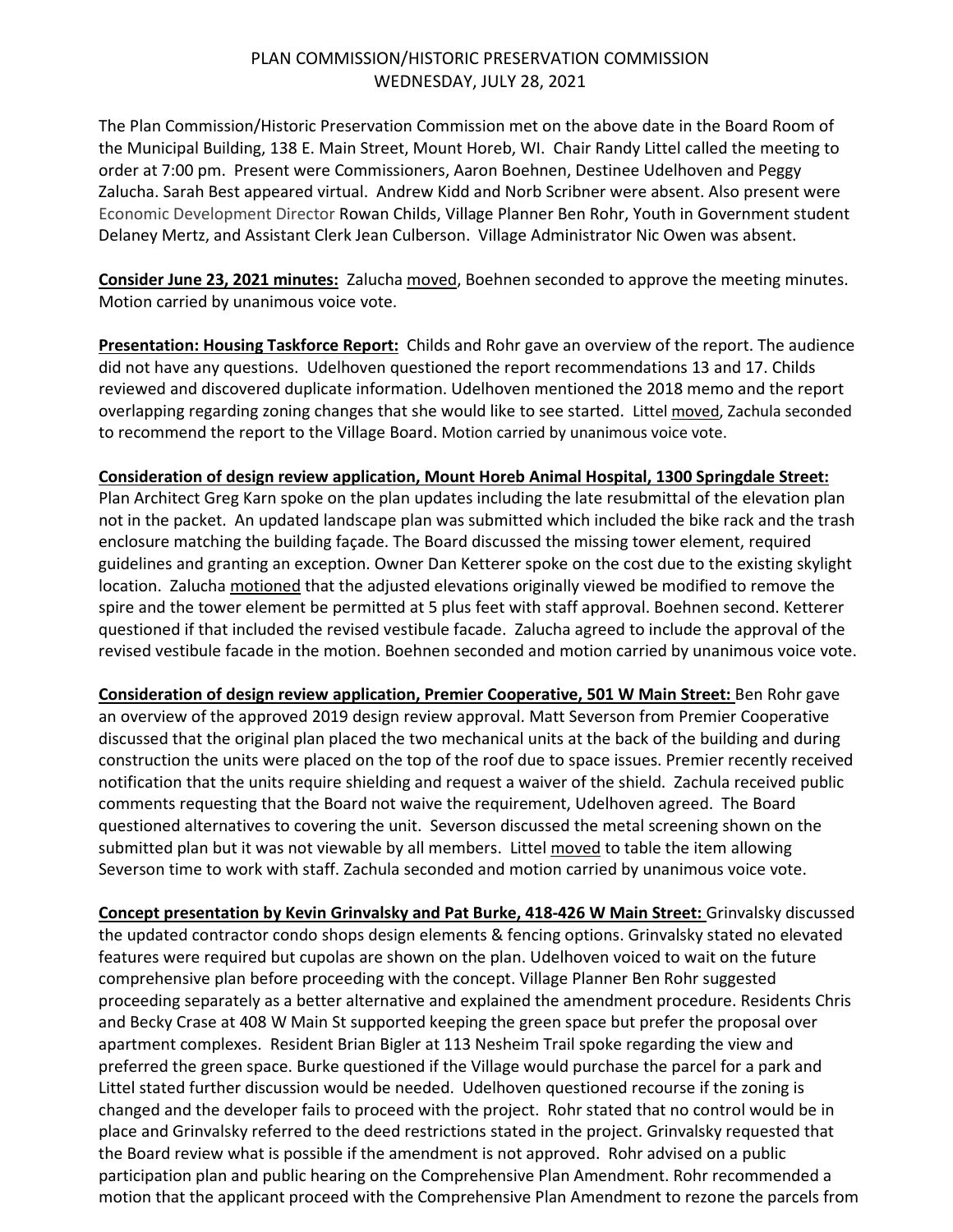single-family residential as shown on the future land use map to industrial. Littel motioned, Zachula seconded. Further discussion took place on the zoning and Zachula would like the Board to consider the property zoned planned business and not residential. Littel motioned the first and second. Motion carried by unanimous voice vote with exception to Udelhoven who voted nay.

**Plan Commission Chair report:** Littel gave update on the status of the Kwik Trip project.

**Village Planner report:** Rohr had no report.

**Adjourn:** Boehnen moved, Zachula seconded to adjourn the meeting at 8:28 pm. Motion carried by unanimous voice vote.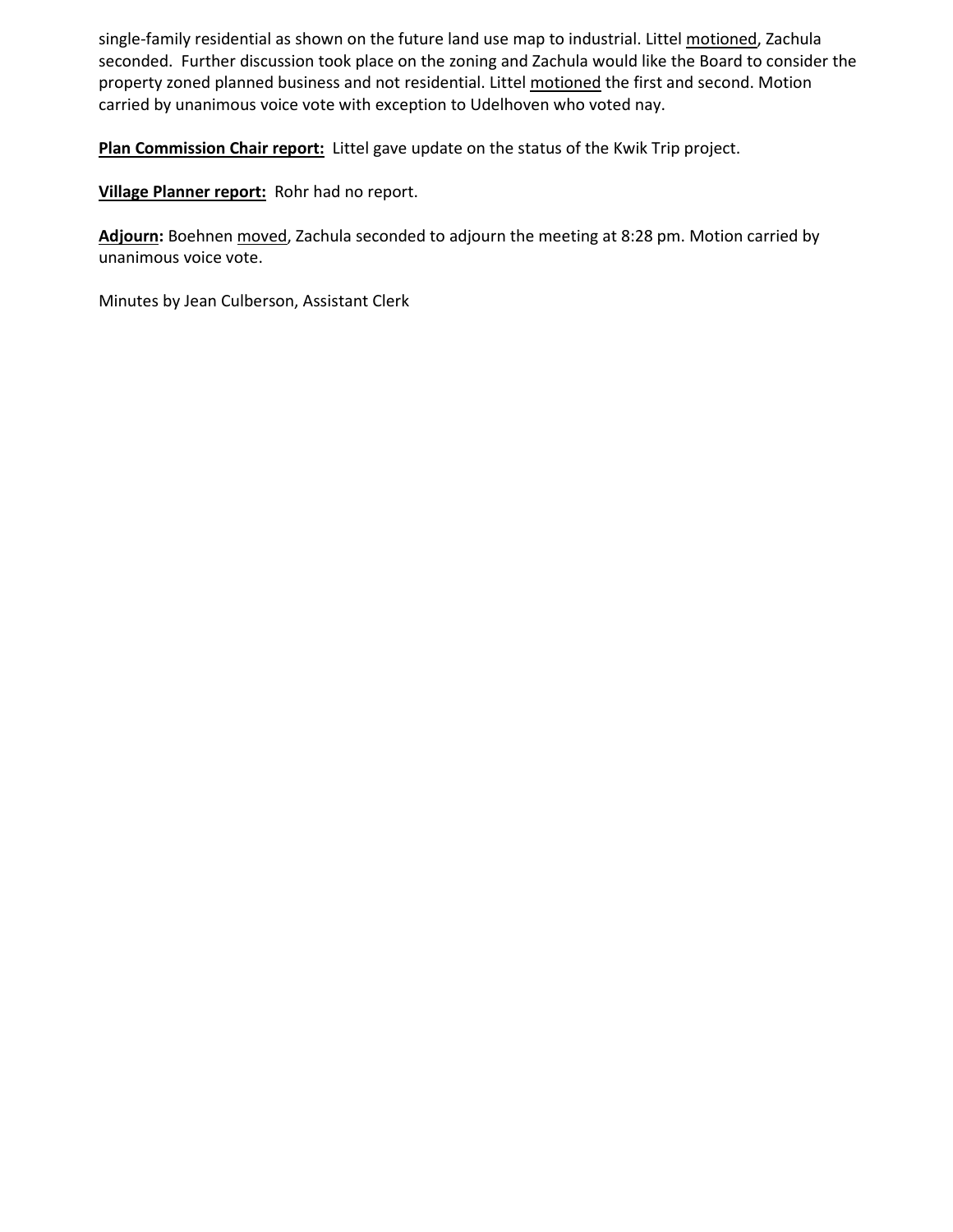

E. Main Street Mount Horeb, WI 53572 Phone: (608) 437-6884 Fax: (608) 437-3190 Email: mhinfo@mounthorebwi.info Web: mounthorebwi.info

#### THE AUGUST 25th 2021 PLAN COMMISSION/HISTORIC PRESERVATION COMMISSION WILL *BE HELD* VIRTUAL AND IN PERSON. YOU CAN WATCH THE MEETING LIVE VIA THE VILLAGE WEBSITE BY CLIKING "WATCH LIVE" UNDER THE TROLLWAY TV GRAPHIC ON THE RIGHT SIDE OF THE HOME PAGE AT [WWW.MOUNTHOREBWI.INFO.](http://www.mounthorebwi.info/) THE MEETING IS ALSO BROADCAST LIVE ON MHTC CHANNEL 181 AND CHARTER CHANNEL 981. YOU CAN ALSO JOINT THE MEETING USING: **Please join my meeting from your computer, tablet or smartphone.**  <https://global.gotomeeting.com/join/418113189>

**You can also dial in using your phone.**

United States: [+1 \(224\) 501-3412](tel:+12245013412,,418113189) **Access Code:** 418-113-189

# PLAN COMMISSION/HISTORIC PRESERVATION COMMISSION WEDNESDAY, August 25<sup>th</sup>, 2021

The Plan Commission/Historic Preservation Commission of the Village of Mount Horeb will meet virtually and in person on the second floor of the Municipal Building at the above date at 7:00pm.

Agenda as follows:

- 1) Call to order Roll call
- 2) Consider July 2021 Plan Commission meeting minutes
- 3) PUBLIC HEARING: To consider Conditional Use Permit application from Midwest Scholastic, 212 E Lincoln Street, to place two steel storage containers in parking lot
- 4) Consider the recommendation for Resolution 2021-14, CONDITIONAL USE PERMIT STEEL STORAGE CONTAINERS 214 F LINCOLN STREET
- 5) Consider Art Mural application from Sunn Café, 201 E Main Street, and DAMA (Dane Arts Mural Association)
- 6) Plan Commission Chair report
- 7) Village Planner report
- 8) Adjourn

A QUORUM OF THE VILLAGE BOARD/VILLAGE COMMITTEE MEMBERS MAY BE PRESENT AT THIS MEETING. ONLY NOTICED AGENDA ITEMS WILL BE ACTED ON BY THE GOVERNMENTAL BODY SPECIFIED ABOVE. PLEASE NOTE THAT UPON REASONABLE NOTICE EFFORTS WILL BE MADE TO ACCOMMODATE THE NEEDS OF DISABLED INDIVIDUALS THROUGH APPROPRIATE AIDS OR SERVICES. TO REQUEST THIS SERVICE CONTACT ALYSSA GAFFNEY, CLERK, AT (608) 437-9404.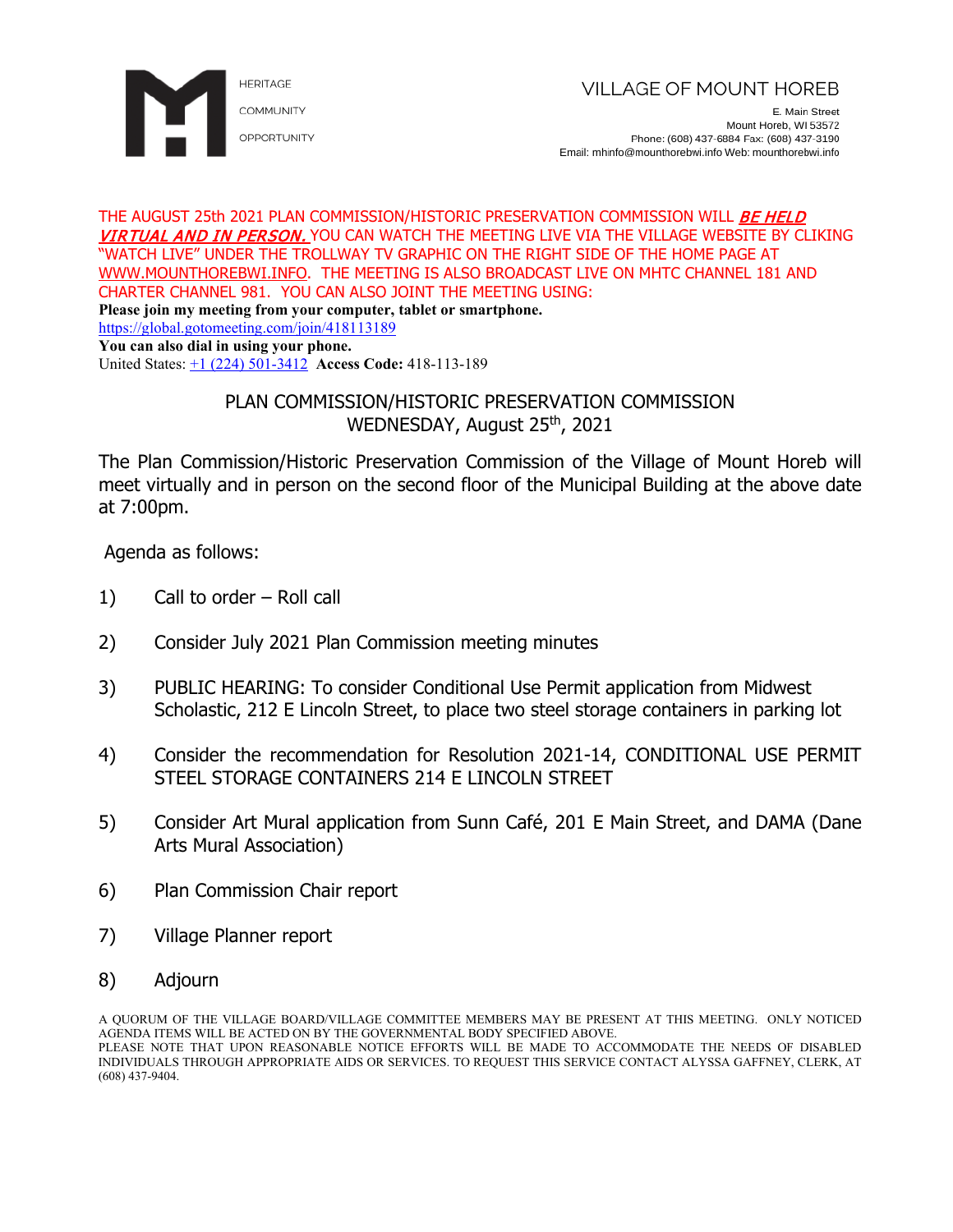## PLAN COMMISSION/HISTORIC PRESERVATION COMMISSION WEDNESDAY, August 25, 2021

The Plan Commission/Historic Preservation Commission met on the above date in the Board Room of the Municipal Building, 138 E. Main Street, Mount Horeb, WI. Chair Randy Littel called the meeting to order at 7:00 pm. Present were Commissioners, Sarah Best, Aaron Boehnen, Andrew Kidd, Norb Scribner, Destinee Udelhoven and Peggy Zalucha. Village Planner Ben Rohr appeared virtual. Also present were Village Administrator Nic Owen, Economic Development Director Rowan Childs and Assistant Clerk Jean Culberson.

**Consider July, 2021 minutes:** Zalucha moved, Littel seconded to approve the meeting minutes. Motion carried by unanimous voice vote.

**PUBLIC HEARING: To consider Conditional Use Permit application from Midwest Scholastic, 212 E Lincoln Street, to place two steel storage containers in parking lot.** The public hearing opened at 7:01 pm. Owen gave an overview. No one spoke and the hearing closed at 7:03 pm.

**Consider the recommendation for Resolution 2021-14, CONDITIONAL USE PERMIT STEEL STORAGE CONTAINERS 214 E LINCOLN STREET** JC Fish from Midwest Scholastic explained the need for additional temporary storage for seven years. Udelhoven questioned the cold storage and Fish clarified no electric or heat was needed. Village Planner Ben Rohr advised a shorter time frame of two years. Scribner motioned to include a five-year time frame and Udelhoven requested a two-year time frame with revisiting after two years. Scribner amended the motion to a two-year time frame with revisit. Zachula seconded.

**Consider Art Mural application from Sunn Café, 201 E Main Street, and DAMA (Dane Arts Mural Association)** Owen gave overview. Present were Sunn Café owner Cynthia Curtes, Amy Zaremba from DAMA, MHSD Art Teachers Hannah King and Dana Showers. King and Showers explained how the students brainstormed and designed three mural designs based on mental health. The Board discussed the murals harmonizing with the downtown district and current color palettes. Zalucha motioned to approve and Scribner seconded. Owen advised that any significant color changes would require another review.

**Plan Commission Chair report:** Littel gave update on the Building Inspector's report.

**Village Planner report:** Rohr recommended a zoning ordinance for temporary storage. Rohr informed the Board of future information on the Comprehensive Plan update and amendment.

**Adjourn:** Scribner moved, Littel seconded to adjourn the meeting at 7:26. Motion carried by unanimous voice vote.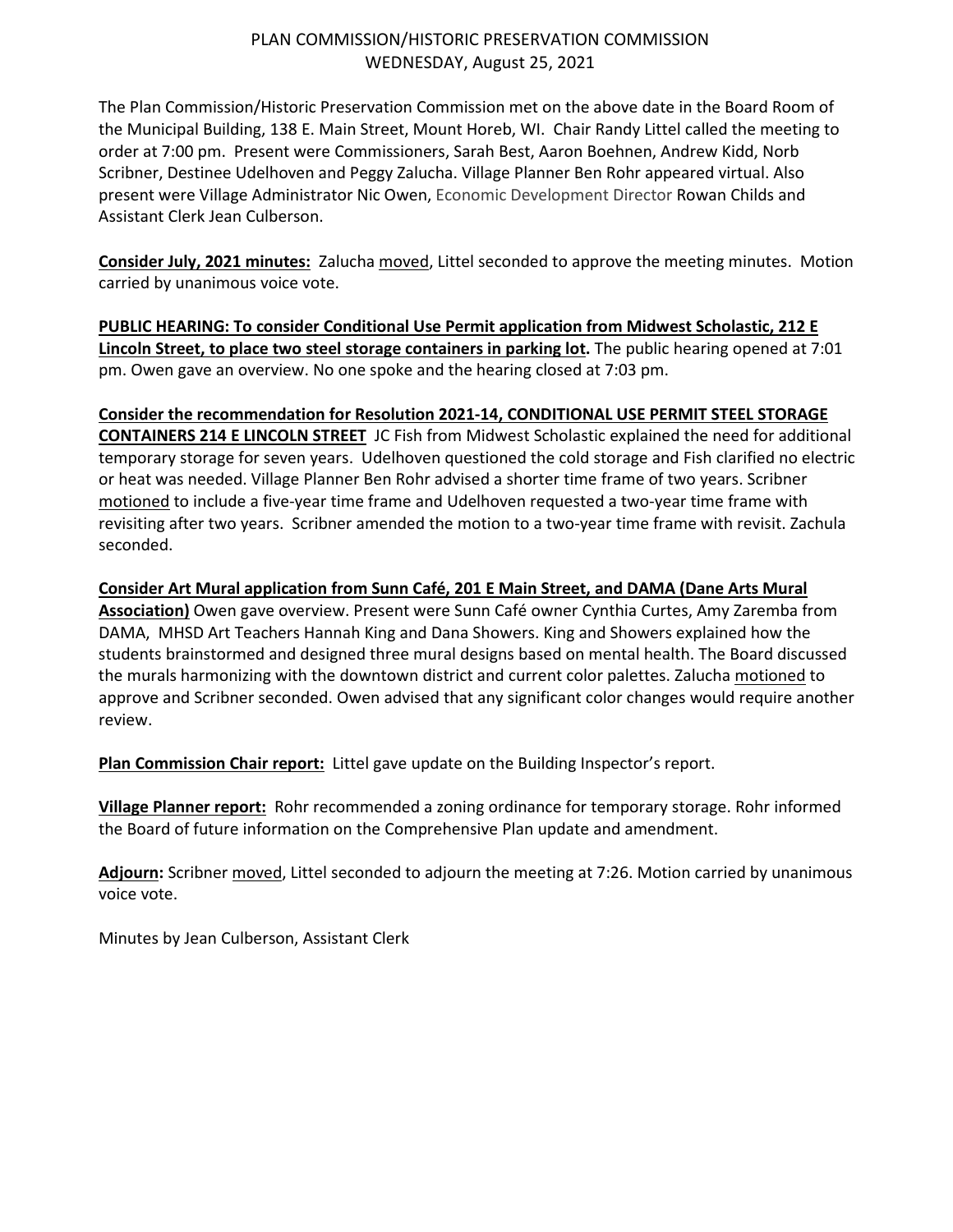

E. Main Street Mount Horeb, WI 53572 Phone: (608) 437-6884 Fax: (608) 437-3190 Email: mhinfo@mounthorebwi.info Web: mounthorebwi.info

#### THE SEPTEMBER 22<sup>nd</sup>, 2021 PLAN COMMISSION/HISTORIC PRESERVATION COMMISSION WILL *BE HELD* VIRTUAL AND IN PERSON. YOU CAN WATCH THE MEETING LIVE VIA THE VILLAGE WEBSITE BY CLIKING "WATCH LIVE" UNDER THE TROLLWAY TV GRAPHIC ON THE RIGHT SIDE OF THE HOME PAGE AT [WWW.MOUNTHOREBWI.INFO.](http://www.mounthorebwi.info/) THE MEETING IS ALSO BROADCAST LIVE ON MHTC CHANNEL 181 AND CHARTER CHANNEL 981. YOU CAN ALSO JOINT THE MEETING USING: **Please join my meeting from your computer, tablet or smartphone.** <https://global.gotomeeting.com/join/418113189>

**You can also dial in using your phone.**

United States: [+1 \(224\) 501-3412](tel:+12245013412,,418113189) **Access Code:** 418-113-189

# PLAN COMMISSION/HISTORIC PRESERVATION COMMISSION WEDNESDAY, September 22nd, 2021

The Plan Commission/Historic Preservation Commission of the Village of Mount Horeb will meet virtually and in person on the second floor of the Municipal Building at the above date at 7:00pm.

Agenda as follows:

- 1) Call to order Roll call
- 2) Consider August 2021 Plan Commission meeting minutes
- 3) Presentation of conceptual review, 103 Nesheim Trail, by owner, Aaron Hellenbrand
- 4) Introductory Comp Plan from Vandewalle & Associates, presentation by Ben Rohr, AICP
- 5) Plan Commission Chair report
- 6) Village Planner report
- 7) Adjourn

A QUORUM OF THE VILLAGE BOARD/VILLAGE COMMITTEE MEMBERS MAY BE PRESENT AT THIS MEETING. ONLY NOTICED AGENDA ITEMS WILL BE ACTED ON BY THE GOVERNMENTAL BODY SPECIFIED ABOVE. PLEASE NOTE THAT UPON REASONABLE NOTICE EFFORTS WILL BE MADE TO ACCOMMODATE THE NEEDS OF DISABLED INDIVIDUALS THROUGH APPROPRIATE AIDS OR SERVICES. TO REQUEST THIS SERVICE CONTACT ALYSSA GAFFNEY, CLERK, AT (608) 437-9404.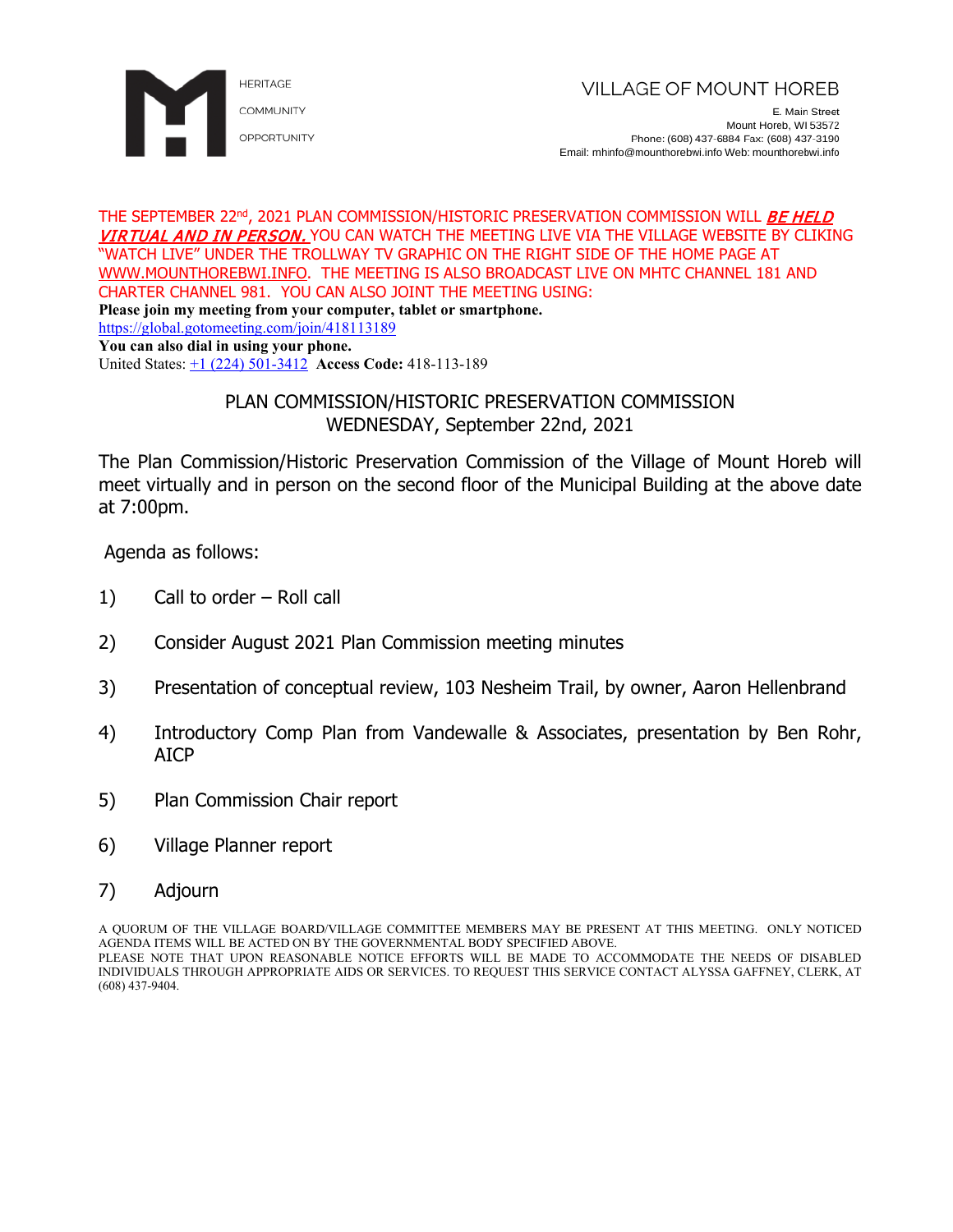### PLAN COMMISSION/HISTORIC PRESERVATION COMMISSION WEDNESDAY, September 22, 2021

The Plan Commission/Historic Preservation Commission met on the above date in the Board Room of the Municipal Building, 138 E. Main Street, Mount Horeb, WI. Chair Randy Littel called the meeting to order at 7:00 pm. Present were Commissioners, Andrew Kidd, Norb Scribner, Destinee Udelhoven and Peggy Zalucha. Aaron Boehnen appeared virtual, Sarah Best attended after roll call. Also present were Village Administrator Nic Owen, Economic Development Director Rowan Childs, Village Planner Ben Rohr and Assistant Clerk Jean Culberson.

**Consider August 25, 2021 minutes:** Scribner moved, Zachula seconded to approve the meeting minutes. Motion carried by unanimous voice vote.

### **Presentation of conceptual review, 103 Nesheim Trail, by owner, Aaron Hellenbrand**

Owen and Rohr gave an overview of the proposed project to construct storage units on the vacant lot. Owner Hellenbrand was not in attendance to answer questions from the Board. Rezoning is required and the Future Land Use designation would need to change from multi-family to general industrial. Rohr informed the Board of the October public hearing to consider adoption of the proposed amendments for the property at 103 Nesheim and 418-426 W Main Street condo shops. The Board questioned the review of the property with the condo shop property. Rohr stated it was a matter of timing and different uses. Brian Durtschi questioned if the site was reviewed for stormwater management. Rohr agreed that further information was needed and would be reviewed prior to the October public hearing.

### **Introductory Comp Plan from Vandewalle & Associates, presentation by Ben Rohr, AICP**

Rohr gave an overview and summary update of the Comprehensive Plan. Zachula questioned the definition of character, Udelhoven questioned guidelines for development, and Boehnen questioned when the draft would be presented. Rohr's goal is to have the draft available in advance of the next meeting.

**Plan Commission Chair report:** Littel gave update on the Building Inspector's report. Zachula questioned the condo shops update. Owen informed of the Public Information meeting on October  $11<sup>th</sup>$  and the joint Village/Plan Commission meeting on October  $27<sup>th</sup>$ .

### **Village Planner report:** No Report

**Adjourn:** Zalucha moved, Littel seconded to adjourn the meeting at 7:46. Motion carried by unanimous voice vote.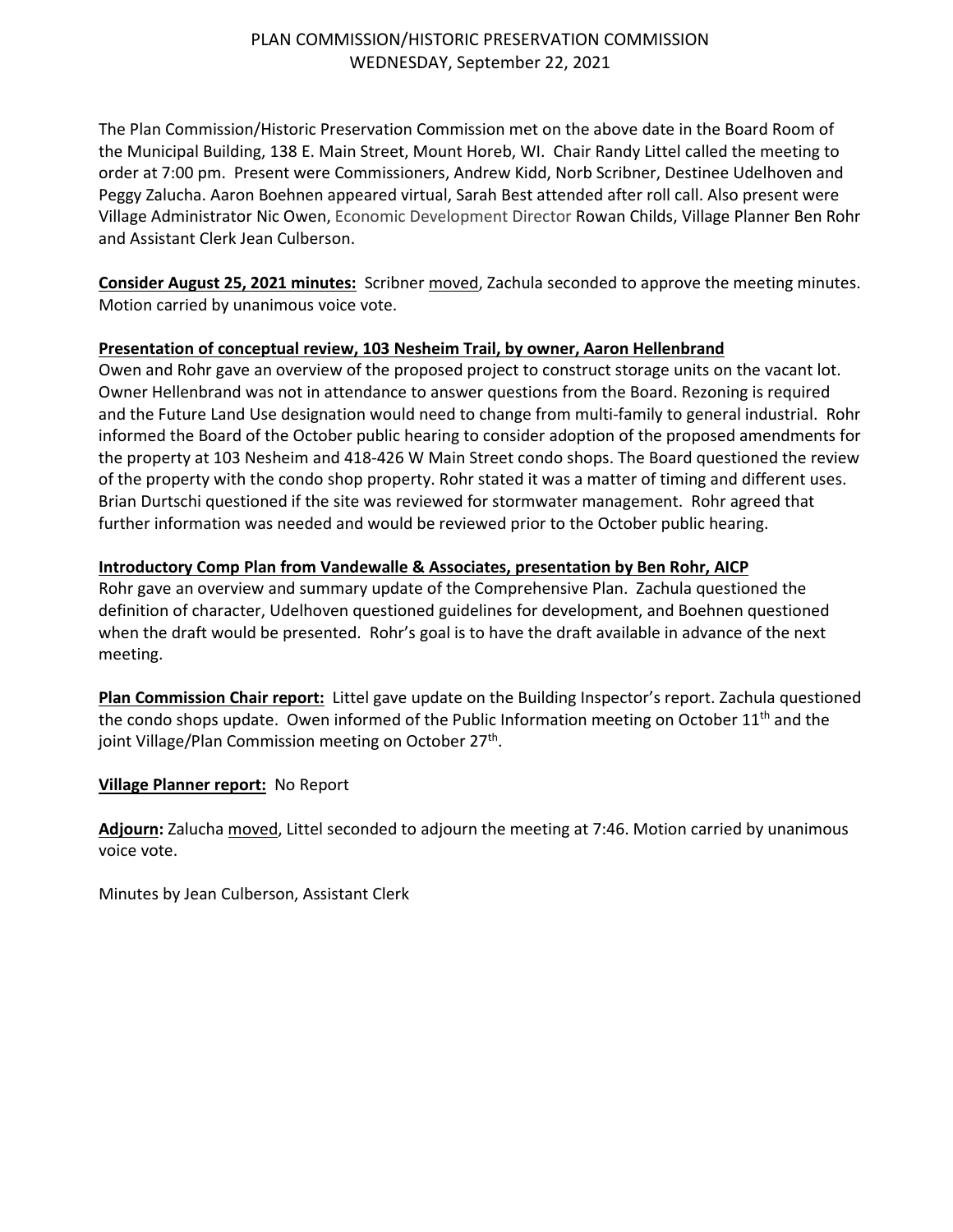

E. Main Street Mount Horeb, WI 53572 Phone: (608) 437-6884 Fax: (608) 437-3190 Email: mhinfo@mounthorebwi.info Web: mounthorebwi.info

#### THE OCTOBER, 27<sup>th</sup>, 2021 PLAN COMMISSION/HISTORIC PRESERVATION COMMISSION WILL *BE HELD* VIRTUAL AND IN PERSON. YOU CAN WATCH THE MEETING LIVE VIA THE VILLAGE WEBSITE BY CLIKING "WATCH LIVE" UNDER THE TROLLWAY TV GRAPHIC ON THE RIGHT SIDE OF THE HOME PAGE AT [WWW.MOUNTHOREBWI.INFO.](http://www.mounthorebwi.info/) THE MEETING IS ALSO BROADCAST LIVE ON MHTC CHANNEL 181 AND CHARTER CHANNEL 981. YOU CAN ALSO JOINT THE MEETING USING: **Please join my meeting from your computer, tablet or smartphone.** <https://global.gotomeeting.com/join/418113189>

**You can also dial in using your phone.**

United States: [+1 \(224\) 501-3412](tel:+12245013412,,418113189) **Access Code:** 418-113-189

# PLAN COMMISSION/HISTORIC PRESERVATION COMMISSION WEDNESDAY, October 27th, 2021

The Plan Commission/Historic Preservation Commission of the Village of Mount Horeb will meet virtually and in person on the second floor of the Municipal Building at the above date at 7:00pm.

Agenda as follows:

- 1) Call to order Roll call
- 2) Consider September Plan Commission meeting minutes
- 3) CARPC presentation on regional development framework
- 4) Presentation of conceptual review, Artemis Provisions, 213 Main Street
- 5) Presentation of conceptual review, Encore Homes, Lillehammer Lane, Parcel Number - 157/0607-074-4200-1. Land use proposed - senior housing
- 6) Consideration of Design Review Application. Children's Community School (CCS). Address, corner of Cox Drive and Springdale Street, Parcel Number 157/0606-124- 3089-6. / Land use group daycare
- 7) Plan Commission Chair report
- 8) Village Planner report
- 9) Adjourn

A QUORUM OF THE VILLAGE BOARD/VILLAGE COMMITTEE MEMBERS MAY BE PRESENT AT THIS MEETING. ONLY NOTICED AGENDA ITEMS WILL BE ACTED ON BY THE GOVERNMENTAL BODY SPECIFIED ABOVE. PLEASE NOTE THAT UPON REASONABLE NOTICE EFFORTS WILL BE MADE TO ACCOMMODATE THE NEEDS OF DISABLED INDIVIDUALS THROUGH APPROPRIATE AIDS OR SERVICES. TO REQUEST THIS SERVICE CONTACT ALYSSA GAFFNEY, CLERK, AT (608) 437-9404.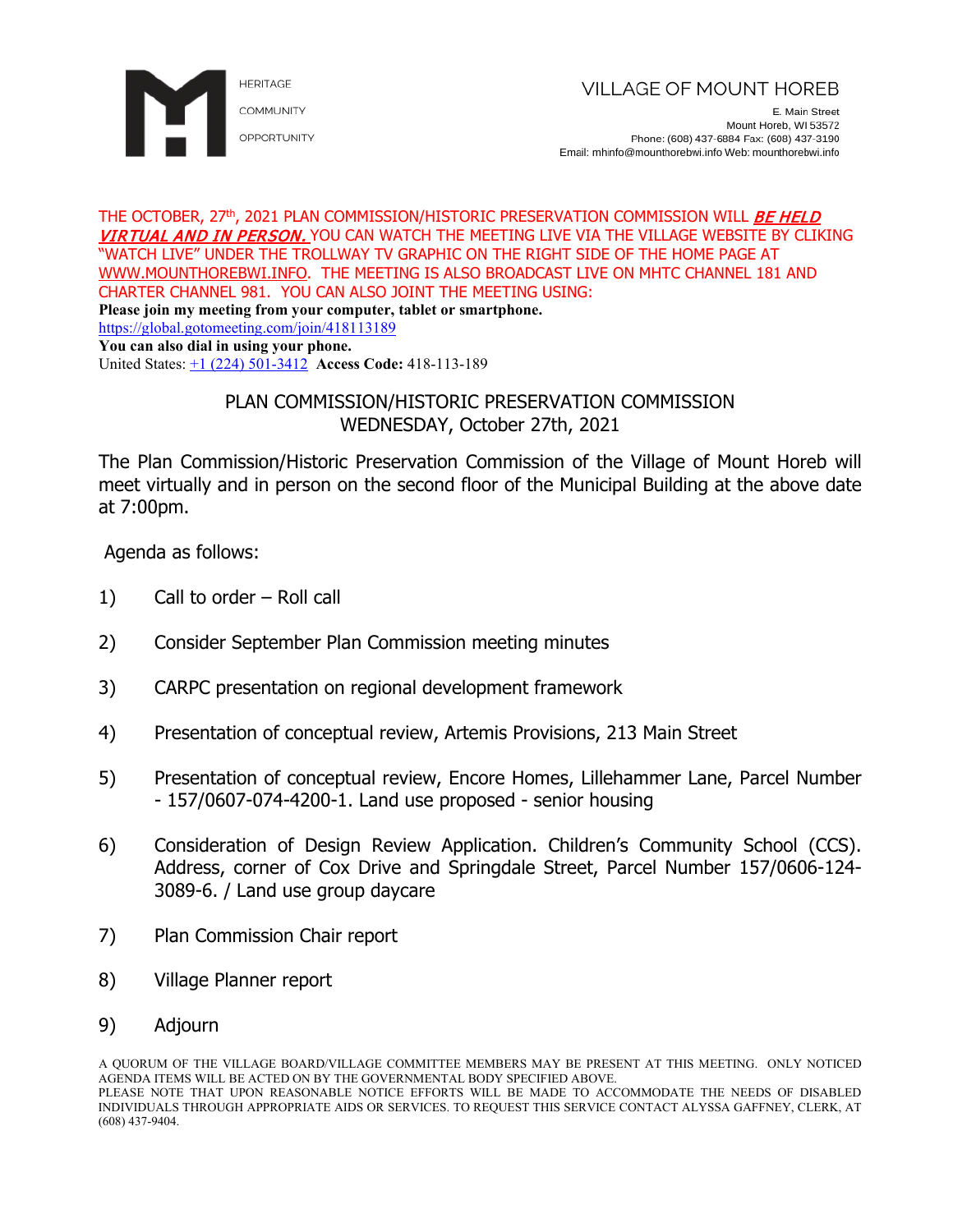### PLAN COMMISSION/HISTORIC PRESERVATION COMMISSION WEDNESDAY, OCTOBER 27, 2021

The Plan Commission/Historic Preservation Commission met on the above date in the Board Room of the Municipal Building, 138 E. Main Street, Mount Horeb, WI. Chair Randy Littel called the meeting to order at 7:07 pm. Present were Commissioners, Sarah Best, Aaron Boehnen, Andrew Kidd, Destinee Udelhoven and Peggy Zalucha. Norb Scribner was absent. Also present were Village Administrator Nic Owen, Economic Development Director Rowan Childs, Village Planner Ben Rohr and Deputy Clerk Chrissy Kahl.

**Consider September, 2021 minutes:** Udelhoven moved, Zalucha seconded to approve the meeting minutes. Motion carried by unanimous voice vote.

**CARPC presentation on regional development framework**: Sean Higgins from Capital Area Regional Planning Commission presented the regional development framework virtually. The top three priorities for CARPC are reducing climate change, increase access to opportunity for all, and conserve natural and agricultural resources. Six strategies for growth are focus growth in centers and corridors, prioritize growth in already developed areas, plan areas for business growth, plan complete neighborhoods, to protect important natural resources, and to preserve farming areas.

**Presentation of conceptual review, Artemis Provisions, 213 Main Street:** Kingsley and Melissa Gobourne, owners, presented. Artemis Provisions is a retail cheese and meat store. They will be serving lunch during the weekdays and breakfast/lunch on Saturdays. They would like to add an awning above the windows on the front of the building and restore the front windows to their original size. Inside they plan on removing the drop ceiling to restore to original condition. Artemis will offer a commercial kitchen for catering purposes that they will rent out. They plan on opening by the end of April, 2022. The Pop Place will stay in its current location.

**Presentation of conceptual review, Encore Homes, Lillehammer Lane, Parcel Number 157/0607-074- 4200-1. Land use proposed-senior housing:** Chad Wuebben, from Encore Homes, presented the 53 single-family condominium concept. The units will be age-restricted to 55 or better. These would be located in Lot 2 of North Cape Commons. The condos will each be a private infrastructure featuring seven different interior variation options, 18-foot driveways, and six-foot deep front porches that face a common courtyard. Condos size ranges from 1250-1850 square feet. Starting price point will not be below \$360,000.00.

**Consideration of Design Review Application. Children's Community School (CCS). Address: corner of Cox Drive and Springdale Street, Parcel Number 157/0606-124-30896. Land use group daycare:** Jeff Grundahl on behalf of Children's Community School and Wesley Reynolds from OPN Architects presented the design review. The property will be used for the new location of the existing Montessori school. The school is planned to be 6937 square feet, single story. The only driveway would be off of Cox Drive. Rohr suggests the following waivers: setback of the building due to keeping existing trees, use of steel accent material on the east and west sides of the building, vertical material around base instead of horizontal, and metal roof and canopy area. The landscaping plan has met our ordinance, reviewed by Rohr. An exterior lighting plan is still needed and can be ok'd by staff. Zalucha moved, Boehnen seconded to approve the design review with waivers as noted by Rohr. Motion carried by unanimous voice vote.

**Plan Commission Chair report:** Littel gave update on the Building Inspector's report. The November meeting will be moved to November 17, 2021 and the December meeting will be moved to December 15, 2021 due to the holidays.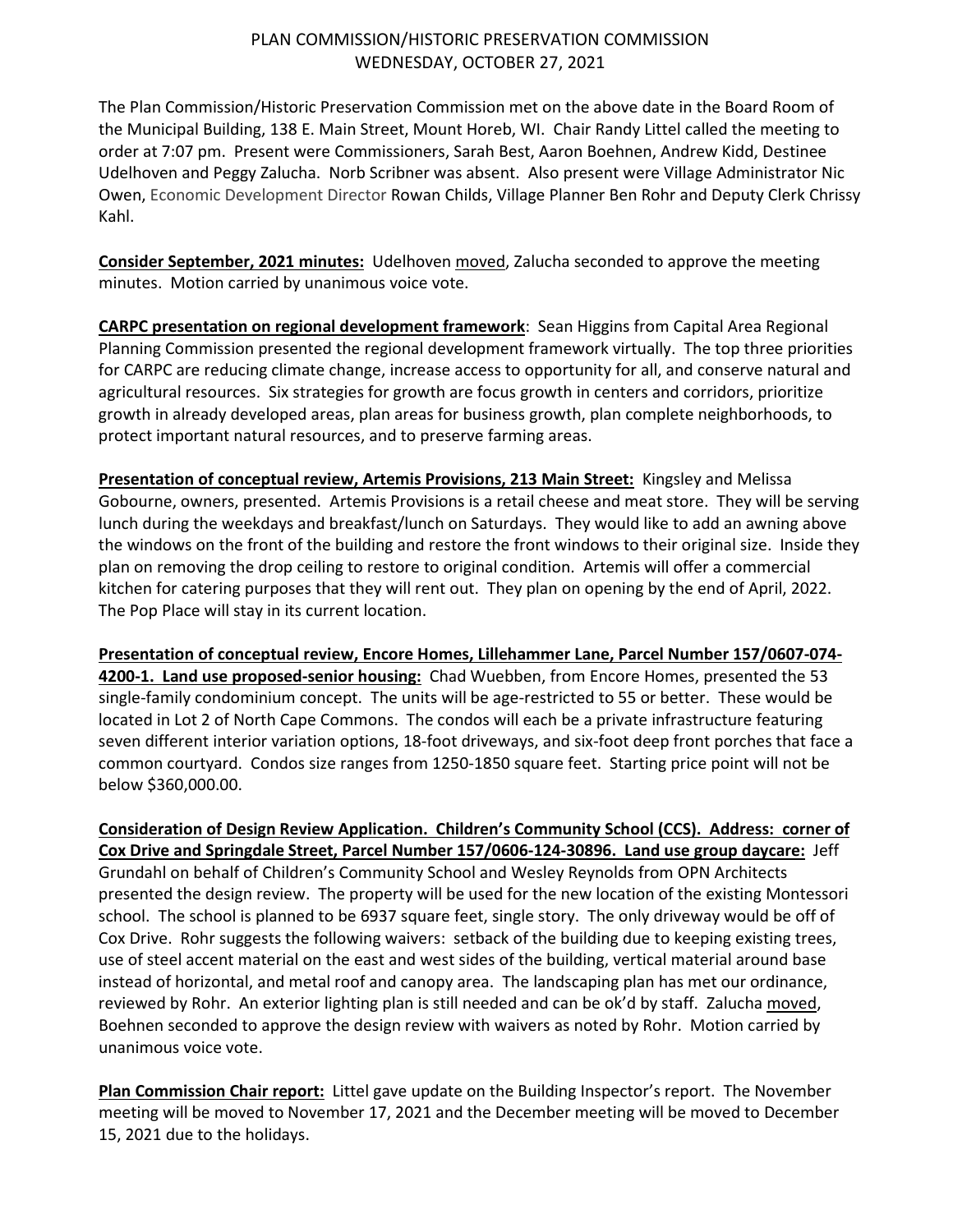**Village Planner report:** Rohr gave an update regarding the Comprehensive Plan. The plan first draft should be ready in the next couple weeks. The Plan Commission would like to hold a special meeting in November to discuss.

**Adjourn:** Boehnen moved, Best seconded to adjourn the meeting at 8:11pm. Motion carried by unanimous voice vote.

Minutes by Chrissy Kahl, Deputy Clerk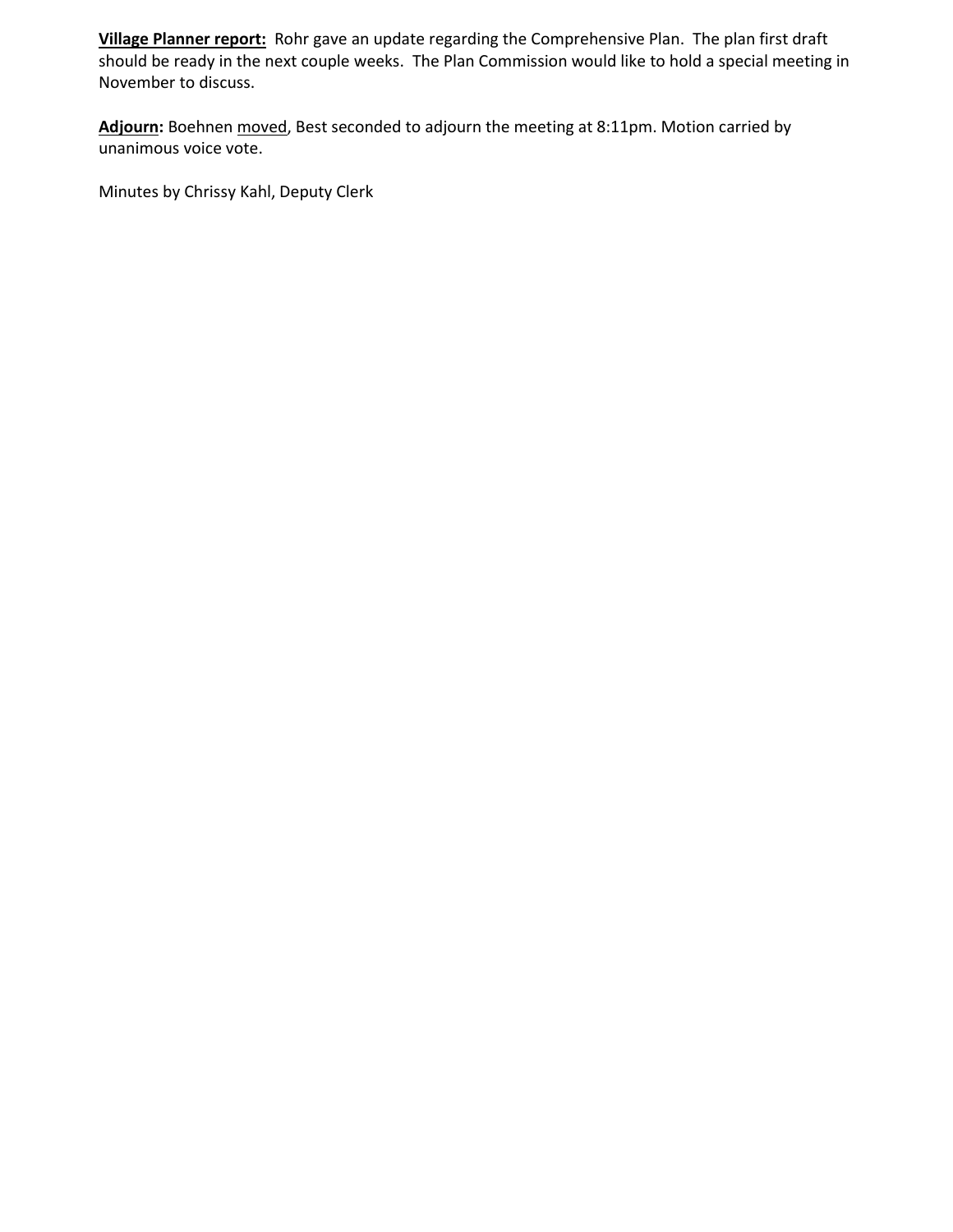

#### THE NOVEMBER 17th, 2021 PLAN COMMISSION/HISTORIC PRESERVATION COMMISSION WILL *BE HELD* VIRTUAL AND IN PERSON. YOU CAN WATCH THE MEETING LIVE VIA THE VILLAGE WEBSITE BY CLICKING "WATCH LIVE" UNDER THE TROLLWAY TV GRAPHIC ON THE RIGHT SIDE OF THE HOME PAGE AT [WWW.MOUNTHOREBWI.INFO.](http://www.mounthorebwi.info/) THE MEETING IS ALSO BROADCAST LIVE ON MHTC CHANNEL 181 AND CHARTER CHANNEL 981. YOU CAN ALSO JOINT THE MEETING USING: **Please join my meeting from your computer, tablet or smartphone.** <https://global.gotomeeting.com/join/418113189> **You can also dial in using your phone.** United States: [+1 \(224\) 501-3412](tel:+12245013412,,418113189) **Access Code:** 418-113-189

# PLAN COMMISSION/HISTORIC PRESERVATION COMMISSION WEDNESDAY, November 17th, 2021

The Plan Commission/Historic Preservation Commission of the Village of Mount Horeb will meet virtually and in person on the second floor of the Municipal Building at the above date at 7:00pm.

Agenda as follows:

- 1) Call to order Roll call
- 2) Consider October 2021 Plan Commission meeting minutes
- 3) Public Hearing to consider Conditional Use Permit for Children's Community School, Cox Drive and Springdale Road, Parcel Number - 157/0606-124-3089-6
- 4) Public Hearing to consider Zoning Ordinance Amendment for the Group Development section led by Ben Rohr from Vandewalle & Associates; proposed change to Village Zoning Ordinance 17.63 & 17.451
- 5) Public Hearing to consider Conditional Use Permit for Encore Homes, Senior Living Community, Lillehammer Road, Parcel Number - 157/0607-074-4200-1 and site plan design review
- 6) Comp Plan update and confirmation of special comp plan meeting on Nov.  $29<sup>th</sup>$ , 6 PM, virtual and in-person
- 7) Confirmation of December Plan Commission meeting date
- 8) Plan Commission Chair report
- 9) Village Planner report
- 10) Adjourn

A QUORUM OF THE VILLAGE BOARD/VILLAGE COMMITTEE MEMBERS MAY BE PRESENT AT THIS MEETING. ONLY NOTICED AGENDA ITEMS WILL BE ACTED ON BY THE GOVERNMENTAL BODY SPECIFIED ABOVE.PLEASE NOTE THAT UPON REASONABLE NOTICE EFFORTS WILL BE MADE TO ACCOMMODATE THE NEEDS OF DISABLED INDIVIDUALS THROUGH APPROPRIATE AIDS OR SERVICES. TO REQUEST THIS SERVICE CONTACT ALYSSA GAFFNEY, CLERK, AT (608) 437-9404.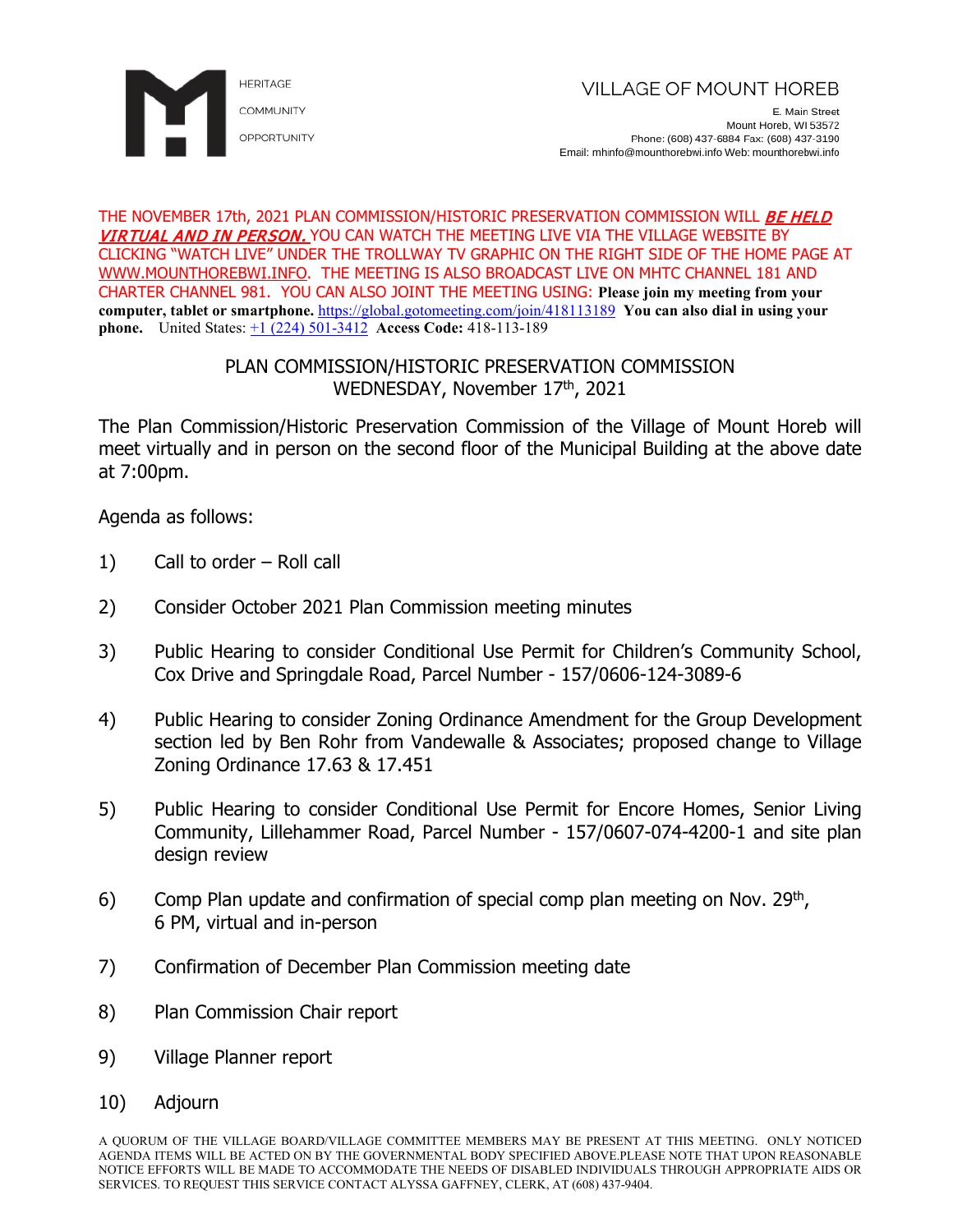## PLAN COMMISSION/HISTORIC PRESERVATION COMMISSION WEDNESDAY, November 17, 2021

The Plan Commission/Historic Preservation Commission met on the above date in the Board Room of the Municipal Building, 138 E. Main Street, Mount Horeb, WI. Chair Randy Littel called the meeting to order at 7:00 pm. Present were Commissioners, Aaron Boehnen, Sarah Best, Andrew Kidd, Norb Scribner, Destinee Udelhoven and Peggy Zalucha. Also present were Village Administrator Nic Owen, Economic Development Director Rowan Childs, Village Planner Ben Rohr and Assistant Clerk Jean Culberson.

**Consider October 2021 minutes:** Zalucha voiced to approve joint meeting minutes. Zalucha moved, Scribner seconded to approve the meeting minutes. Motion carried by unanimous voice vote.

# **Public Hearing to consider Conditional Use Permit for Children's Community School, Cox Drive and Springdale Road, Parcel Number - 157/0606-124-3089-6**

The public hearing opened at 7:02 pm. Owen gave an overview. Zalucha questioned why a conditional use permit was needed. Owen confirmed a group daycare requires one in Plan Business. No one else spoke and the hearing closed at 7:04 pm. Scribner moved, Zalucha seconded to approve the conditional use permit.

### **Public Hearing to consider Zoning Ordinance Amendment for the Group Development section led by Ben Rohr from Vandewalle & Associates; proposed change to Village Zoning Ordinance 17.63 & 17.451**

The public hearing opened at 7:05 pm. Rohr gave an overview on the proposed change due to multiple smaller single-family structures on one site. The ordinance would provide standards and dimensions and could accommodate other future zoning districts in utilizing this process. No one spoke and the hearing closed at 7:08 pm. Scribner moved, Zalucha seconded to approve the conditional use permit.

## **Public Hearing to consider Conditional Use Permit for Encore Homes, Senior Living Community, Lillehammer Road, Parcel Number - 157/0607-074-4200-1 and site plan design review**

The public hearing opened at 7:08 pm. Brad Murphy member of the Mount Horeb Hotel spoke in favor of the development and questioned a possible joint retail opportunity. Mark Rooney resident at 300 North Second spoke in favor and questioned if the 53 unit should be 54 unit per code. The hearing closed at 7:12 pm. Rohr gave overview of the proposed senior housing development. Rohr recommended waiving the building façade element and door requirements due to the orientation of buildings facing the shared space. Rohr also recommended waiving the exterior building material requirement due to provided landscaping. Rohr requested the Board discuss additional screening along the western property line and the pedestrian walkway requirements. Developer Chad Wuebben spoke and agreed with the walkway but not the fence (screening) requirement. Zalucha questioned monitoring the one-way traffic and the direction of construction and the building in the green space. Wuebben stated the one-way may require self-policing by property owners and construction would start with the units along Lillehammer. The green space will have a park shelter building and firepit, Zalucha requested to view the shelter plan. Udelhoven questioned if there was enough public feedback and the defining of senior housing. Wuebben defined the restriction of age 55 and older and is not defining the housing as affordable but attainable. Zalucha advised not putting affordable in the description. The Board discussed traffic patterns, service doors and sidewalks, including using PVC for water services over copper, an option Wuebben is checking into with Rob Wright. Owen and Rohr confirmed planning for 54 units instead of 53 units. Boehnen motioned for the 54 unit subject to final staff approval, Best seconded to approve. Motion carried by unanimous voice vote with exception to Udelhoven who voted no.

Comp Plan update and confirmation of special comp plan meeting on Nov. 29<sup>th</sup>, 6 PM, virtual and in**person.** Owen voiced as a reminder and paper copies would be available if requested.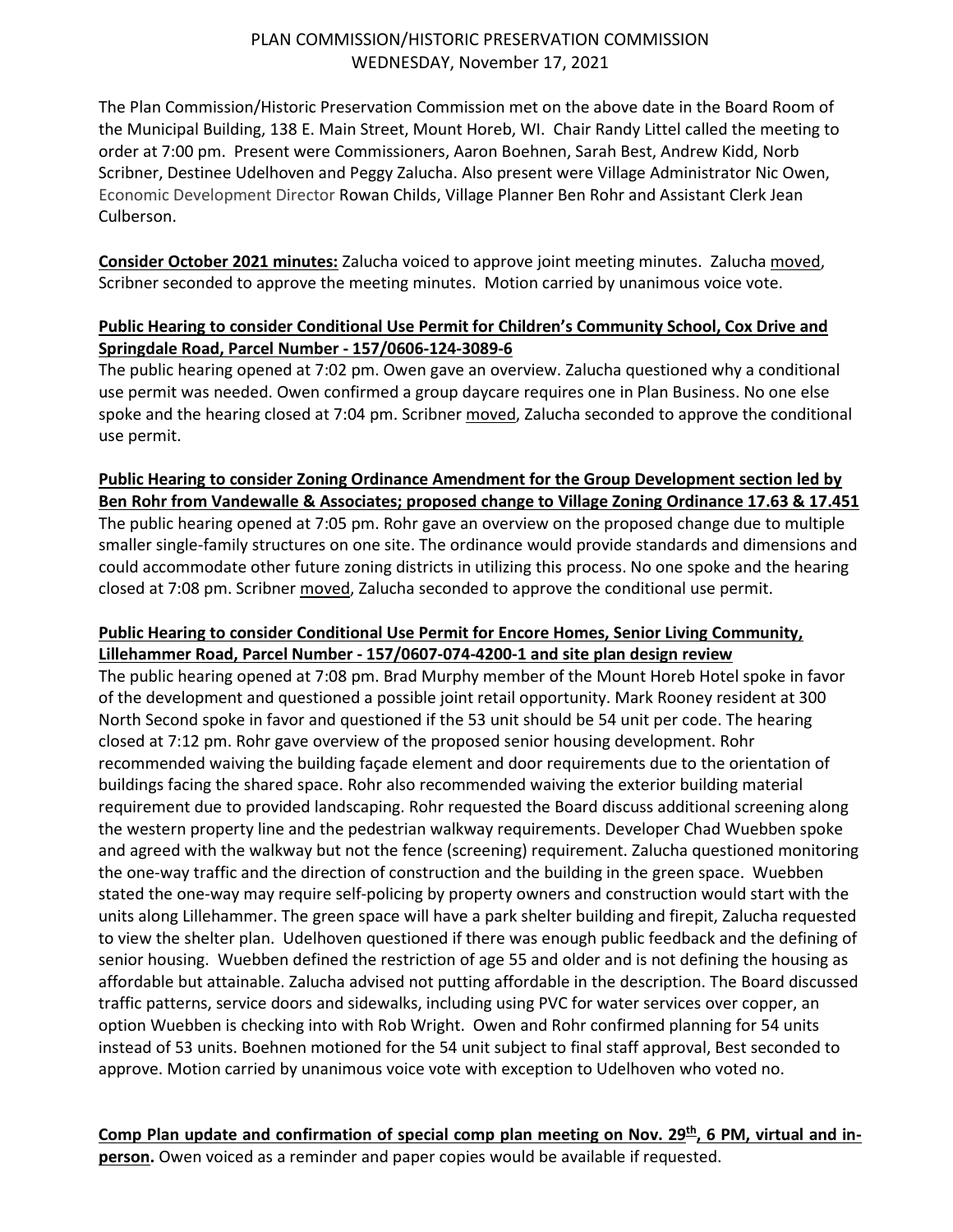**Confirmation of December Plan Commission meeting date.** Owen discussed the regular date of December 22nd.

**Plan Commission Chair report:** Littel gave update on the Building Inspector's report.

**Village Planner report:** No Report

**Adjourn:** Scribner moved, Zalucha seconded to adjourn the meeting at 7:50. Motion carried by unanimous voice vote.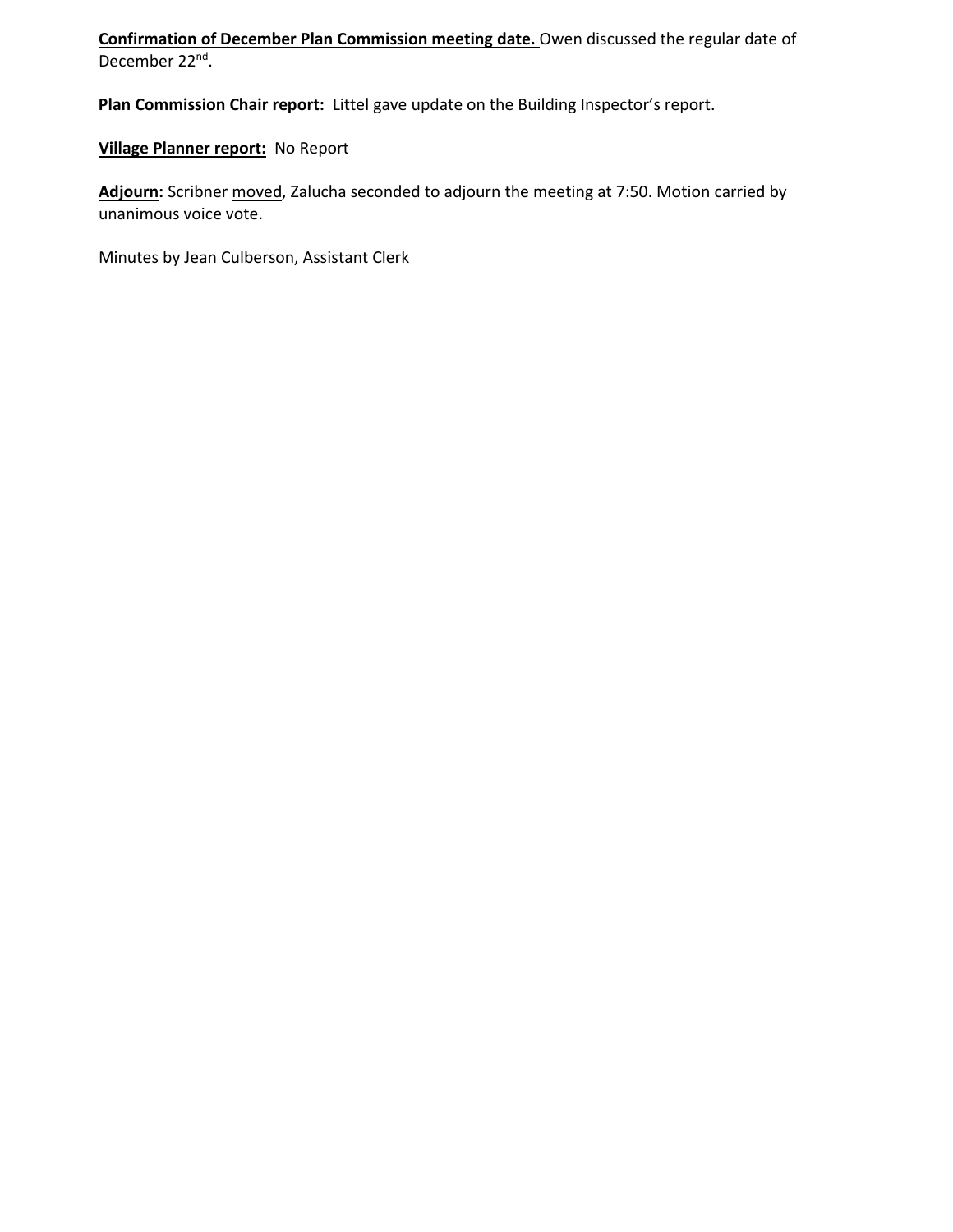

E. Main Street Mount Horeb, WI 53572 Phone: (608) 437-6884 Fax: (608) 437-3190 Email: mhinfo@mounthorebwi.info Web: mounthorebwi.info

#### THE NOVEMBER 29<sup>th</sup> 2021 PLAN COMMISSION/HISTORIC PRESERVATION COMMISSION WILL **BE HELD** VIRTUAL AND IN PERSON. YOU CAN WATCH THE MEETING LIVE VIA THE VILLAGE WEBSITE BY CLICKING "WATCH LIVE" UNDER THE TROLLWAY TV GRAPHIC ON THE RIGHT SIDE OF THE HOME PAGE AT [WWW.MOUNTHOREBWI.INFO.](http://www.mounthorebwi.info/) THE MEETING IS ALSO BROADCAST LIVE ON MHTC CHANNEL 181 AND CHARTER CHANNEL 981. YOU CAN ALSO JOINT THE MEETING USING: **Please join my meeting from your computer, tablet or smartphone.** <https://global.gotomeeting.com/join/418113189> **You can also dial in using your phone.** United States: [+1 \(224\) 501-3412](tel:+12245013412,,418113189) **Access Code:** 418-113-189

## PLAN COMMISSION/HISTORIC PRESERVATION COMMISSION MONDAY, November 29th, 2021

The Plan Commission/Historic Preservation Commission of the Village of Mount Horeb will meet virtually and in person on the second floor of the Municipal Building at the above date at 6:00pm.

Agenda as follows:

- 1) Call to order Roll call
- 2) Presentation and discussion of Comprehensive Plan draft
- 3) Adjourn

A QUORUM OF THE VILLAGE BOARD/VILLAGE COMMITTEE MEMBERS MAY BE PRESENT AT THIS MEETING. ONLY NOTICED AGENDA ITEMS WILL BE ACTED ON BY THE GOVERNMENTAL BODY SPECIFIED ABOVE.PLEASE NOTE THAT UPON REASONABLE NOTICE EFFORTS WILL BE MADE TO ACCOMMODATE THE NEEDS OF DISABLED INDIVIDUALS THROUGH APPROPRIATE AIDS OR SERVICES. TO REQUEST THIS SERVICE CONTACT ALYSSA GAFFNEY, CLERK, AT (608) 437-9404.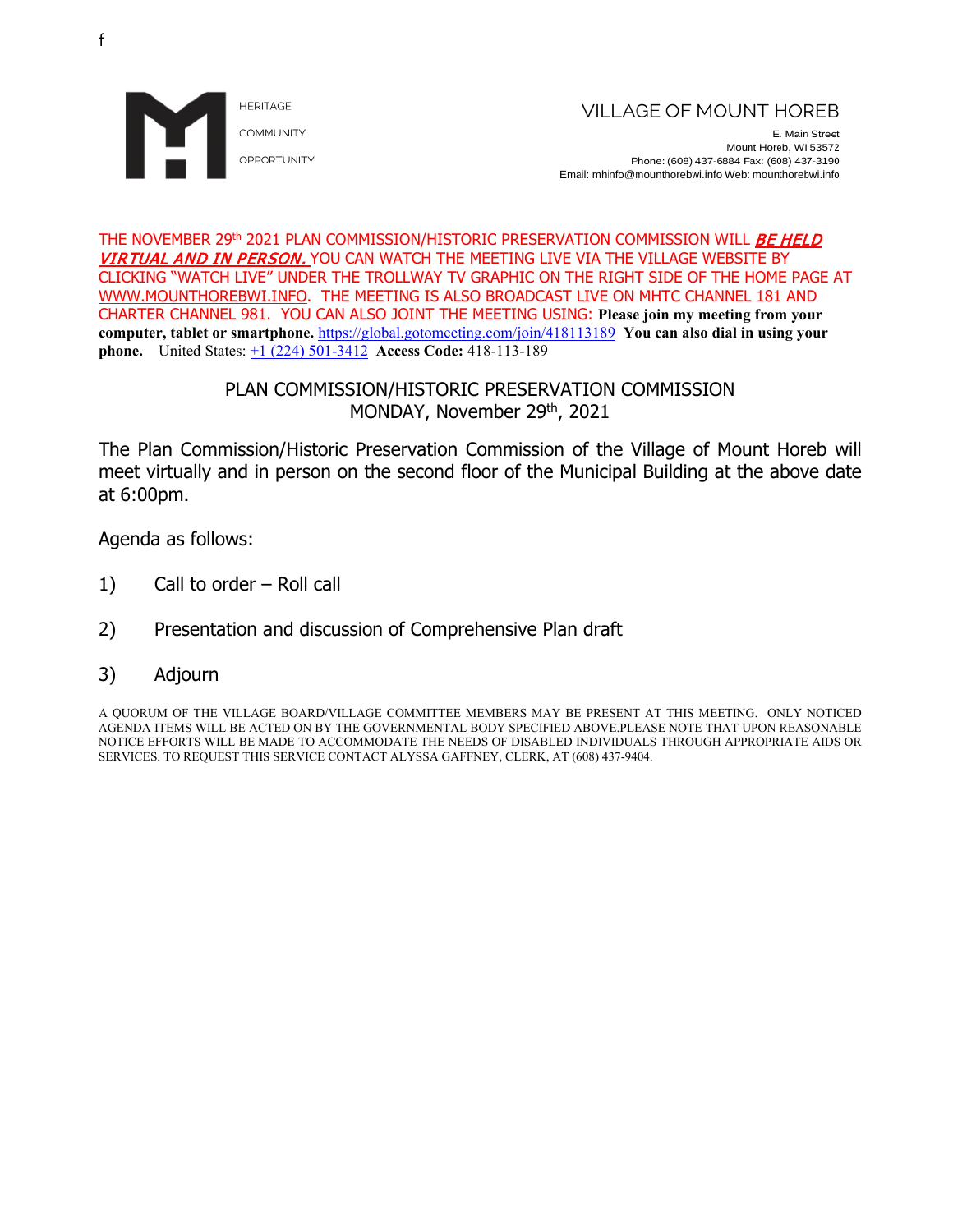## PLAN COMMISSION/HISTORIC PRESERVATION COMMISSION Monday, November 29, 2021

The Plan Commission/Historic Preservation Commission met on the above date virtually and in the Board Room of the Municipal Building, 138 E. Main Street, Mount Horeb, WI. Chair Randy Littel was absent and Aaron Boehnen called the meeting to order at 6:01 pm. Present were Commissioners, Aaron Boehnen, Sarah Best, Andrew Kidd, Norb Scribner, Destinee Udelhoven and Peggy Zalucha. Also present were Village Administrator Nic Owen, Economic Development Director Rowan Childs, Village Planner Ben Rohr and Assistant Clerk Jean Culberson.

# **Presentation and discussion of Comprehensive Plan draft**

Village Planner Rohr gave an overview and timeline on the first draft of the Comprehensive Plan. Rohr highlighted on the first few chapters of the proposed changes from the September meeting and the added strategies from public responses. The Board discussed climate change issues and Rohr advised viewing the Dane County Climate Change Action Plan. Additional discussion included the land-use maps and zoning, sewer capacity issues, downtown possibilities including building height requirements and the future development south of 18/151. Questions from audience members were addressed and Rohr informed that there will be a future open house scheduled for public comments. Rohr advised updating the Official map and recodification of the zoning code. The Board agreed to meet again for further discussion prior to meeting with the Village Board.

**Adjourn:** Scribner moved, Zalucha seconded to adjourn the meeting at 8:07. Motion carried by unanimous voice vote.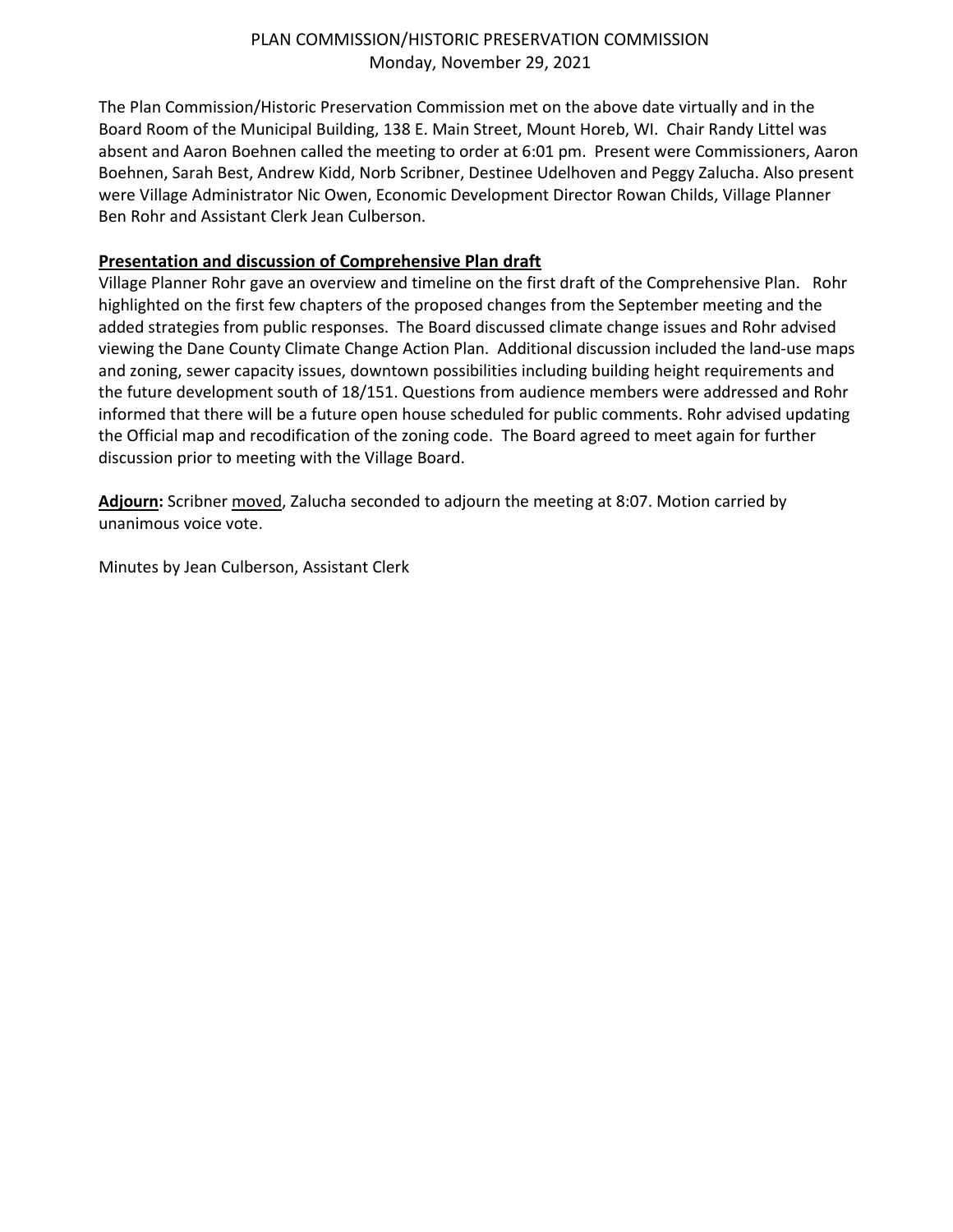

E. Main Street Mount Horeb, WI 53572 Phone: (608) 437-6884 Fax: (608) 437-3190 Email: mhinfo@mounthorebwi.info Web: mounthorebwi.info

#### THE December 15<sup>th</sup> 2021 PLAN COMMISSION/HISTORIC PRESERVATION COMMISSION WILL **BE HELD** VIRTUAL AND IN PERSON. YOU CAN WATCH THE MEETING LIVE VIA THE VILLAGE WEBSITE BY CLICKING "WATCH LIVE" UNDER THE TROLLWAY TV GRAPHIC ON THE RIGHT SIDE OF THE HOME PAGE AT [WWW.MOUNTHOREBWI.INFO.](http://www.mounthorebwi.info/) THE MEETING IS ALSO BROADCAST LIVE ON MHTC CHANNEL 181 AND CHARTER CHANNEL 981. YOU CAN ALSO JOINT THE MEETING USING: **Please join my meeting from your computer, tablet or smartphone.** <https://global.gotomeeting.com/join/418113189> **You can also dial in using your phone.** United States: [+1 \(224\) 501-3412](tel:+12245013412,,418113189) **Access Code:** 418-113-189

# PLAN COMMISSION/HISTORIC PRESERVATION COMMISSION WEDNESDAY, DECEMBER 15th<sup>th</sup>, 2021

The Plan Commission/Historic Preservation Commission of the Village of Mount Horeb will meet virtually and in person on the second floor of the Municipal Building at the above date at **7:00pm**.

Agenda as follows:

- 1) Call to order Roll call
- 2) Presentation and discussion of Comprehensive Plan draft
- 3) Adjourn

A QUORUM OF THE VILLAGE BOARD/VILLAGE COMMITTEE MEMBERS MAY BE PRESENT AT THIS MEETING. ONLY NOTICED AGENDA ITEMS WILL BE ACTED ON BY THE GOVERNMENTAL BODY SPECIFIED ABOVE.PLEASE NOTE THAT UPON REASONABLE NOTICE EFFORTS WILL BE MADE TO ACCOMMODATE THE NEEDS OF DISABLED INDIVIDUALS THROUGH APPROPRIATE AIDS OR SERVICES. TO REQUEST THIS SERVICE CONTACT ALYSSA GAFFNEY, CLERK, AT (608) 437-9404.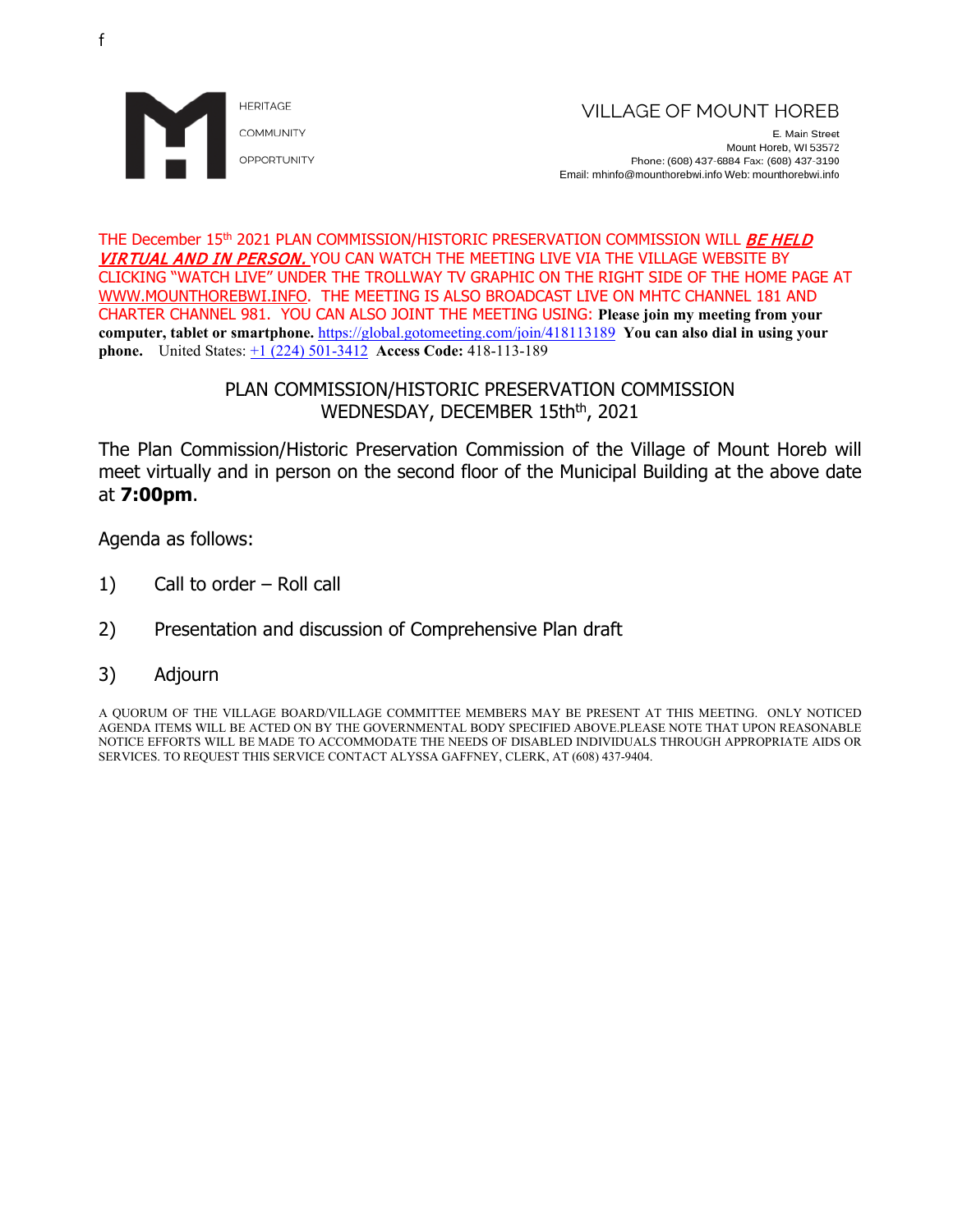## PLAN COMMISSION/HISTORIC PRESERVATION COMMISSION Wednesday, December 15, 2021

The Plan Commission/Historic Preservation Commission met on the above date virtually and in the Board Room of the Municipal Building, 138 E. Main Street, Mount Horeb, WI. Chair Randy Littel called the meeting to order at 7:00pm. Present were Commissioners, Aaron Boehnen, Andrew Kidd, Destinee Udelhoven and Peggy Zalucha. Sarah Best appeared virtually and Norb Scribner was absent. Also present were Village Administrator Nic Owen, Economic Development Director Rowan Childs, Village Planner Ben Rohr and Youth in Government Delany Mertz. Assistant Clerk Jean Culberson appeared virtually.

# **Presentation and discussion of Comprehensive Plan draft**

Village Planner Rohr gave an overview on the second draft of the Comprehensive Plan. Rohr discussed the fourteen changes highlighted in the draft packet and summarized on pages 87-89. The Board discussed change #8 on page 42 regarding building heights and parking requirements on page 85. Rohr and the Board discussed the Future Land Use Map changes and zoning designations assigned to parcels. Questions and statements from audience members were addressed. Brian Durtschi gave an overview on his memo. Discussions included the downtown area, future buildings, recreational areas and the future transmission line. The Board agreed on the corner of Springdale and Perimeter change from Planned Business to Planned Mixed Use. The Board agreed to memo any further concerns and proceed with a joint Village Board meeting in January.

**Adjourn:** Boehnen moved, Zalucha seconded to adjourn the meeting at 9:10pm. Motion carried by unanimous voice vote.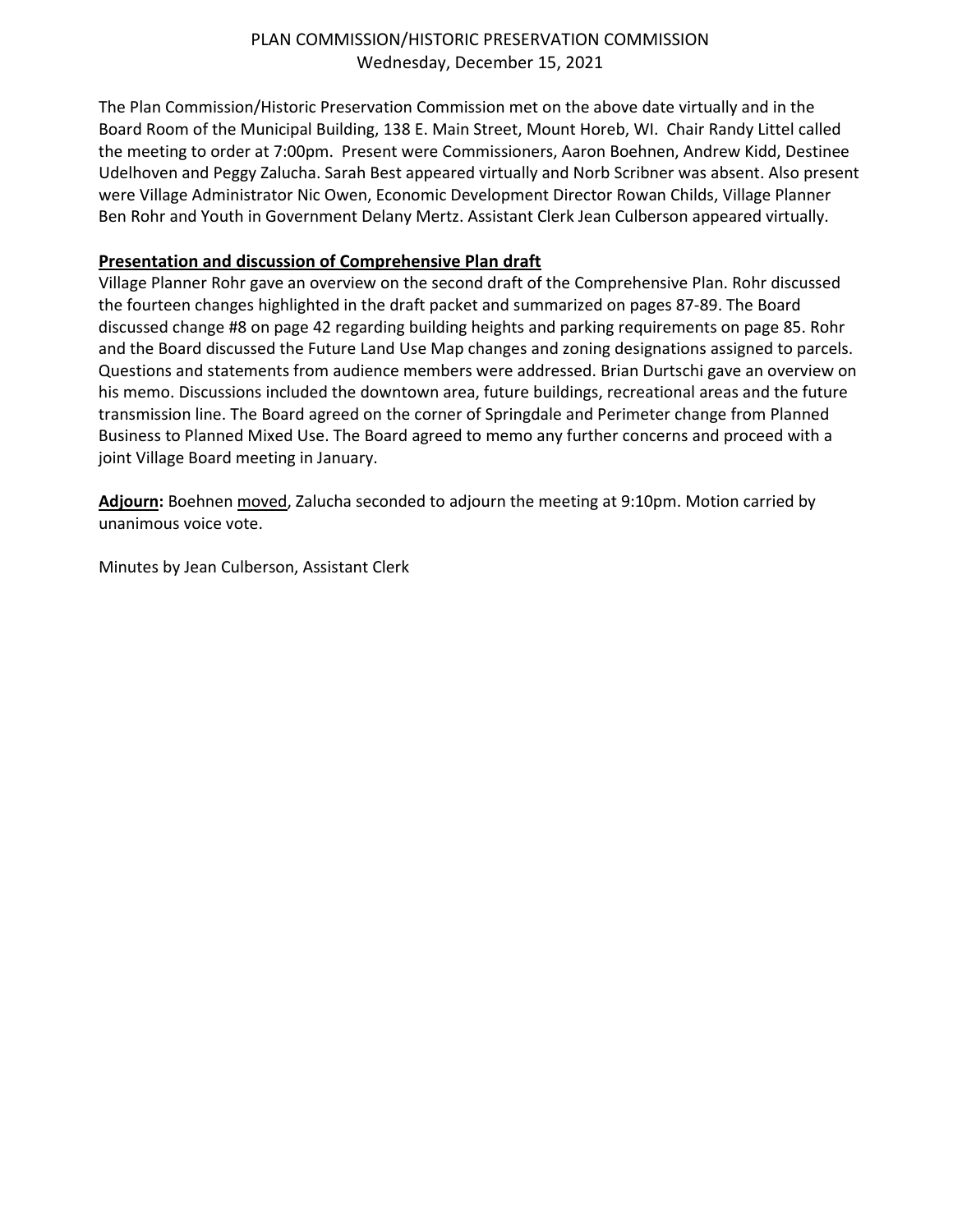

E. Main Street Mount Horeb, WI 53572 Phone: (608) 437-6884 Fax: (608) 437-3190 Email: mhinfo@mounthorebwi.info Web: mounthorebwi.info

#### THE DECEMBER 22nd 2021 PLAN COMMISSION/HISTORIC PRESERVATION COMMISSION WILL *BE HELD* VIRTUAL AND IN PERSON. YOU CAN WATCH THE MEETING LIVE VIA THE VILLAGE WEBSITE BY CLICKING "WATCH LIVE" UNDER THE TROLLWAY TV GRAPHIC ON THE RIGHT SIDE OF THE HOME PAGE AT [WWW.MOUNTHOREBWI.INFO.](http://www.mounthorebwi.info/) THE MEETING IS ALSO BROADCAST LIVE ON MHTC CHANNEL 181 AND CHARTER CHANNEL 981. YOU CAN ALSO JOINT THE MEETING USING: Please join my meeting from your computer, tablet or smartphone. <https://global.gotomeeting.com/join/418113189> You can also dial in using your phone. United States: [+1 \(224\) 501-](tel:+12245013412,,418113189) [3412](tel:+12245013412,,418113189) Access Code: 418-113-189

# PLAN COMMISSION/HISTORIC PRESERVATION COMMISSION WEDNESDAY, DECEMBER 22nd, 2021

The Plan Commission/Historic Preservation Commission of the Village of Mount Horeb will meet virtually and in person on the second floor of the Municipal Building at the above date at 7:00pm.

Agenda as follows:

- 1. Call to order Roll call
- 2. Consider November Minutes, 11.17.21 + 11.29.21
- 3. Concept review for 1800 Springdale Street, mixed use development
- 4. Consider conditional use permit for 213 and 215 E. Main Street, Artemis Provisions
- 5. Plan Commission Chair report
- 6. Village Planner report

### 7. Adjourn

A QUORUM OF THE VILLAGE BOARD/VILLAGE COMMITTEE MEMBERS MAY BE PRESENT AT THIS MEETING. ONLY NOTICED AGENDA ITEMS WILL BE ACTED ON BY THE GOVERNMENTAL BODY SPECIFIED ABOVE.PLEASE NOTE THAT UPON REASONABLE NOTICE EFFORTS WILL BE MADE TO ACCOMMODATE THE NEEDS OF DISABLED INDIVIDUALS THROUGH APPROPRIATE AIDS OR SERVICES. TO REQUEST THIS SERVICE CONTACT ALYSSA GAFFNEY, CLERK, AT (608) 437-9404.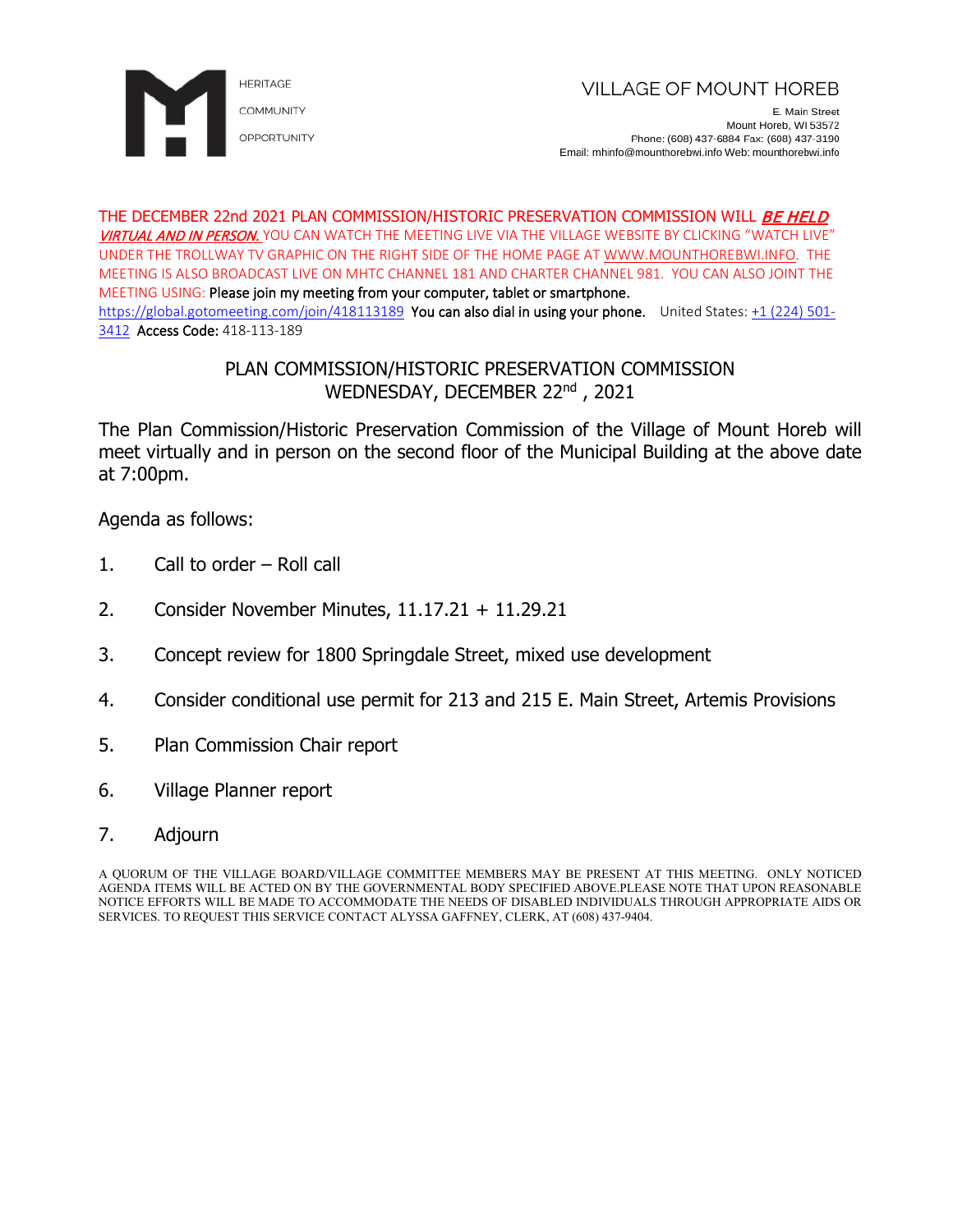## PLAN COMMISSION/HISTORIC PRESERVATION COMMISSION WEDNESDAY, December 22, 2021

The Plan Commission/Historic Preservation Commission met on the above date in the Board Room of the Municipal Building, 138 E. Main Street, Mount Horeb, WI. Chair Randy Littel called the meeting to order at 7:00pm. Present were Commissioners, Aaron Boehnen, Sarah Best, Norb Scribner, Destinee Udelhoven and Peggy Zalucha. Andrew Kidd appeared virtually after roll call. Also present were Village Administrator Nic Owen, Economic Development Director Rowan Childs, Village Planner Ben Rohr and Assistant Clerk Jean Culberson.

## **Consider November Minutes, 11.17.21 + 11.29.21**

Udelhoven voiced to approve the November 17, 2021 minutes with the correction stating she voted no on agenda item 5 (senior development). Zalucha also voiced approval to include the correct spelling of her name. Scribner seconded to approve the meeting minutes with corrections. Motion carried by unanimous voice vote.

Scribner motion to approve the November 29, 2021 minutes and Udelhoven seconded the motion. Motion carried by unanimous voice vote.

### **Concept review for 1800 Springdale Street, mixed use development**

Brad Koning from Sketchworks Architecture LLC gave an overview on the request for a mixed-use development consisting of 36-40 multi-family units and approximately 1600 square feet of commercial space with drive-thru. The parcel is currently zoned Planned Business and has several factors that limit the use of the site. Factors include: substantial setback, easements, grade changes and limited septic capacity. Koning proposed a septic holding tank system to alleviate the sewer concern. The Board discussed the drive-thru and the easement location issue, the plan for only one commercial business, the sewer capacity and the design of the building including onsite recreational and pedestrian connections. Rohr questioned if the Board would like to proceed with the project. Udelhoven voiced for more commercial and Zalucha was concerned on the location for this project. Further discussion on the matter will continue at the next Plan Commission meeting.

### **Consider conditional use permit for 213 and 215 E. Main Street, Artemis Provisions**

Rohr gave an overview on the proposed Artemis Provisions a retail cheese and meat store/restaurant. A conditional use is required for the restaurant and the small light industrial production component. The current zoning is Central Business which allows indoor sales and light industrial incidental to indoor sales as a conditional use. Applicant and business owner Kingsley & Melissa Gobourne discussed the lighting, trash receptacle, and the rear changes to the outside of the building including a future commercial tenant in the basement. The rear door facing Front Street is the entrance to the basement. Rohr questioned the rear façade and lighting due to the addition of a future commercial tenant. Kingsley presented rear elevation plans that were not included in the packet. The Board discussed a Front Street monument sign, awning and lighting, and the processing of the product. Kingsley described the smoking process and use of the meat waste in the retail production which would eliminate dumpster waste and odor. The Board waived the decorative design elements on the rear façade with the exception of the lighting and the awning over the door. Owen voiced that the public hearing was not placed on the agenda and will need to be resubmitted for the January agenda. Littel motioned for approval contingent upon the public hearing, waivers and the awning over rear door. Boehnen moved to include the monument sign and flat metal awnings in front and/or rear. Best seconded the motion. Motion carried by unanimous voice vote.